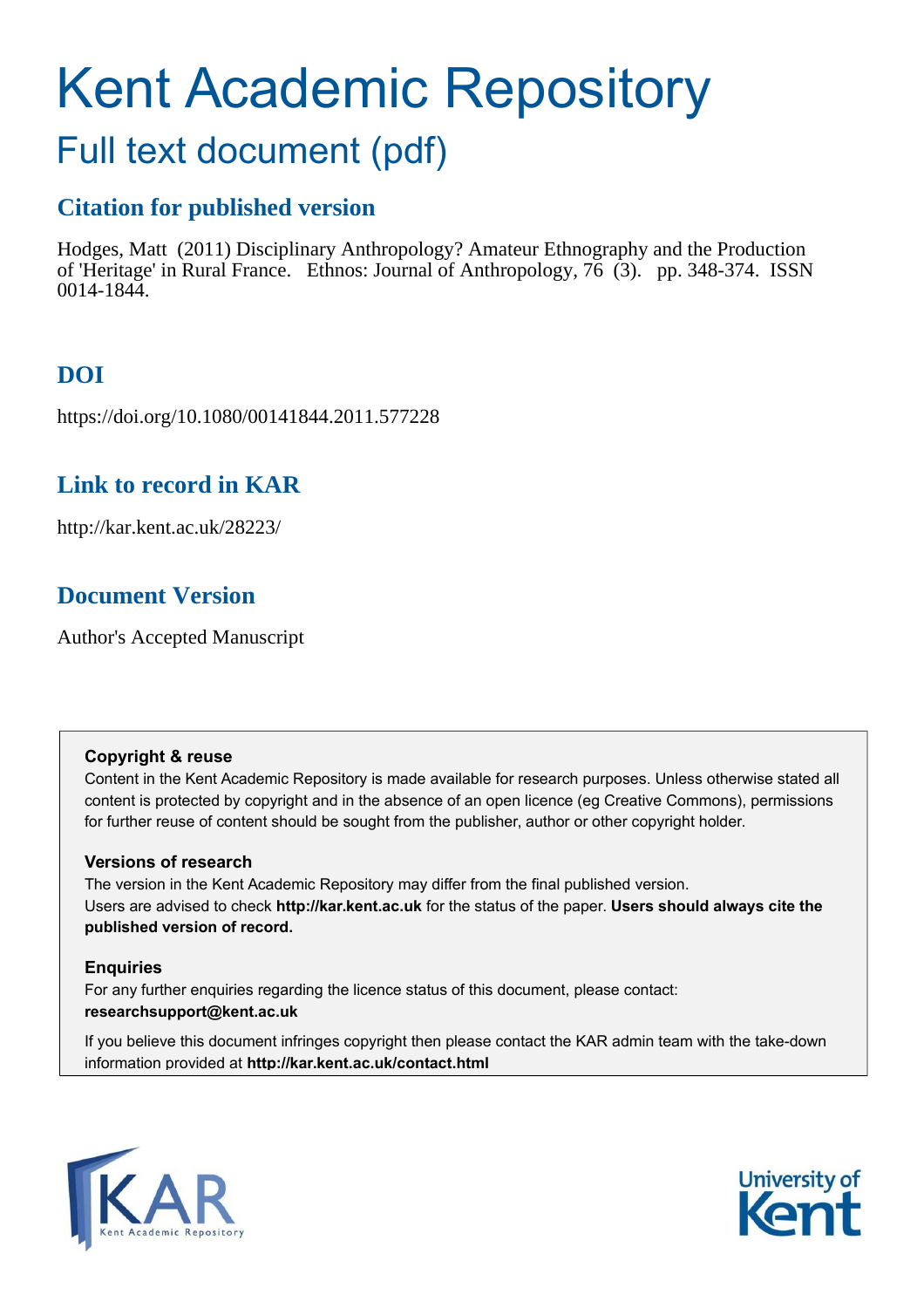## **DISCIPLINARY ANTHROPOLOGY? AMATEUR ETHNOGRAPHY AND THE PRODUCTION OF 'HERITAGE' IN RURAL FRANCE**

#### **DR MATT HODGES**

#### *POSTPRINT*

**Published in Ethnos: Journal of Anthropology, 76(3): 348-374, 2011 http://www.tandfonline.com/doi/abs/10.1080/00141844.2011.577228#.VG9UNYusWSo**

#### **Contact Details:**

School of Anthropology and Conservation, University of Kent, Canterbury, Kent, CT2 7NZ, UK; email: [m.hodges@kent.ac.uk;](mailto:m.hodges@kent.ac.uk) tel: +44 (0)1227 823835.

#### **Biographical Note:**

Research has addressed the temporalities of social change in Southern France; time and sustainability in Euskadi; and the political economy of agricultural biotechnology development. Publications have addressed temporality, historical consciousness, modernity, cultural rupture, heritage tourism, most recently: 'The Time of the Interval: Historicity, Modernity, and Epoch in Rural France', *American Ethnologist* 37(1), 2010.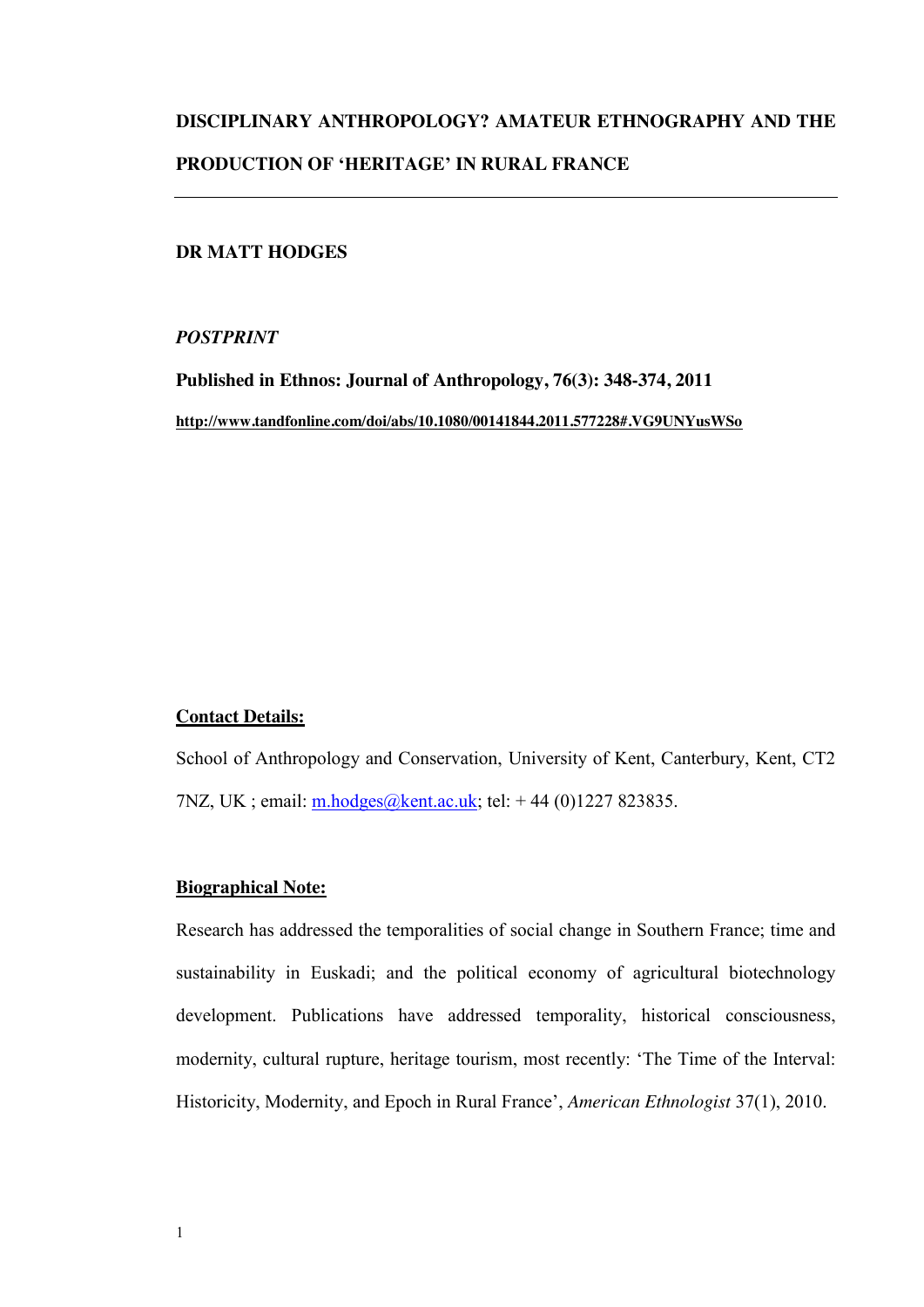#### **ABSTRACT:**

'Amateur' anthropology and ethnography are utopian categories proposed by anthropologists seeking to critique a perceived culture of 'professionalism' within the discipline (e.g. Grimshaw & Hart 1993). Yet they have arguably been practised extensively by local intellectuals oblivious to such debates. In rural Europe, this has often involved 'pastoral' conservation of 'local history', 'traditions' and 'folk customs', in the context of identity politics. Recent manifestations, however, have enabled the disciplining of cultural practices of indigenous populations by local entrepreneurs for use in heritage tourism. Building on Foucault's concept of a 'disciplinary programme', this paper analyses projects from a French Mediterranean village that have 'borrowed' discursive forms from French ethnology and historiography to convert local heritages into disciplined archives and booklets, predominantly for use in tourism. It then analyses their approximation to the discipline of anthropology; assesses their problematic distinction from anthropology's own disciplinary programmes; and explores the implications.

#### **KEY WORDS:**

amateur ethnography, disciplinary programme, heritage, intellectuals, salvage ethnography, cultural rupture, France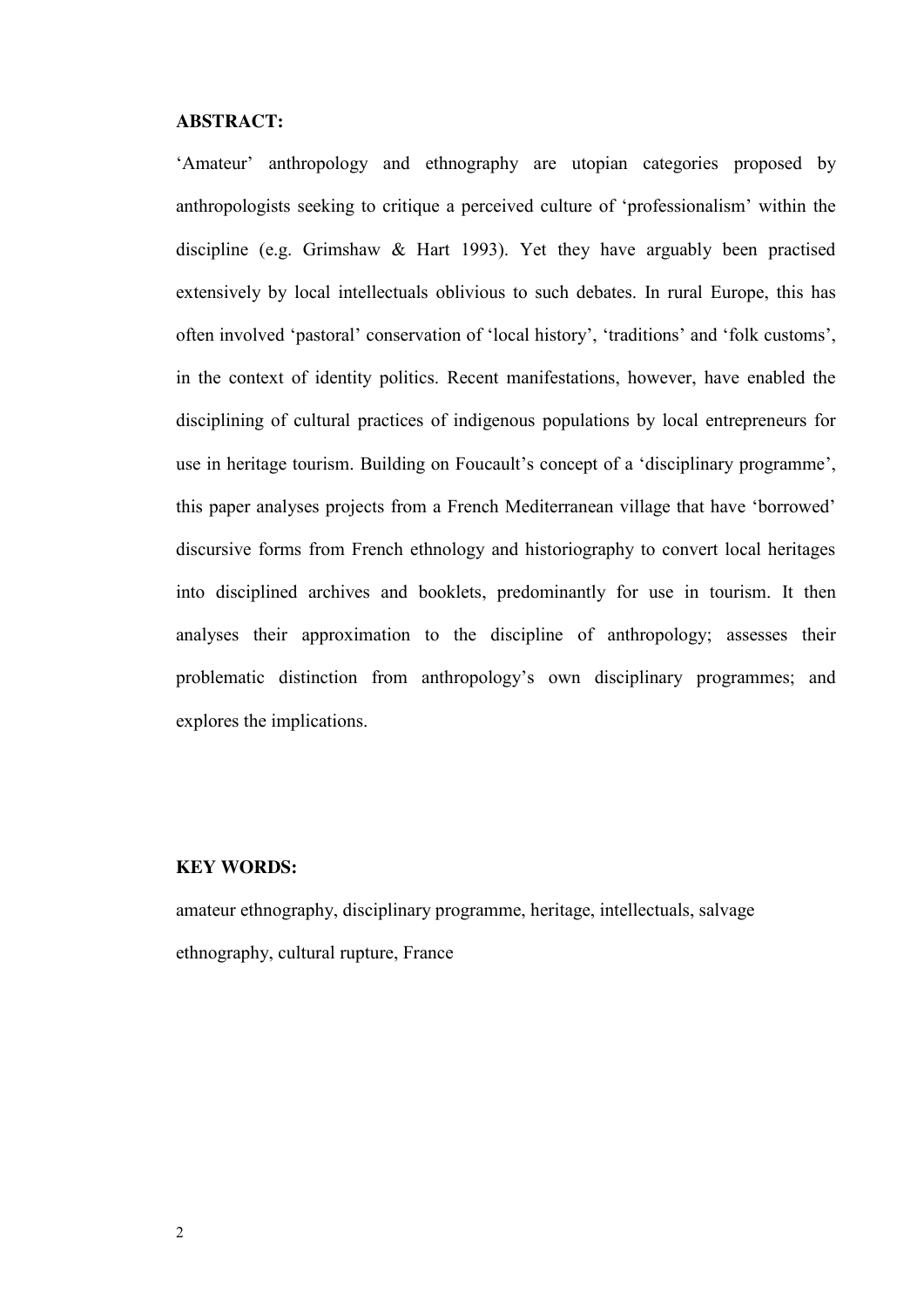#### **BOUNDARIES AND HYBRIDS**

This article explores some of the complex ways in which the recent development of heritage, ethnographic, and historiographical discourses concerning the French village of Monadières, on the Mediterranean coast of Languedoc, has taken place through the implementation of overlapping 'disciplinary programmes' (Foucault 1977, 1980). Disciplinary programmes 'define a domain of social reality to be turned into an object of rational knowledge, intervened in and made functional' (Gledhill 1994:148). This knowledge is then implemented through *technologies* of power (appropriately designed practices), according to contingent, improvised *strategies* Foucault defines such programmes as pervasive in, and key to the reshaping of power relations in Western societies over the past five centuries, and they can also be viewed as a wider sociological feature of modernity. As a social template, they are malleable, highly productive of social transformation, and travel well, in space *and* time.

 In Monadières, such programmes were already in evidence in the 1830s, when the national census began. Names, dates and places of birth, relationships, trades, and physical locations of each household have been tracked every six years – bar war or natural catastrophe – until the present day. A more recent wave of disciplinary innovation took place during the late 1990s, prompted by tourism development. In part, this enabled the municipal authorities to 'co-opt' and direct local memory practices involving material culture, to fashion a built environment for tourist consumption that resonated with the aura of a modernist myth of traditional rural communities (cf. Williams 1973). The development has parallels elsewhere in France, and no doubt farther afield where rural heritage tourism has taken hold. Additionally, it formed part of a wider disciplinary process whereby the cultural practices, or 'intangible cultural heritage<sup>'1</sup> of 'indigenous' villagers was being documented and rationalised, as part of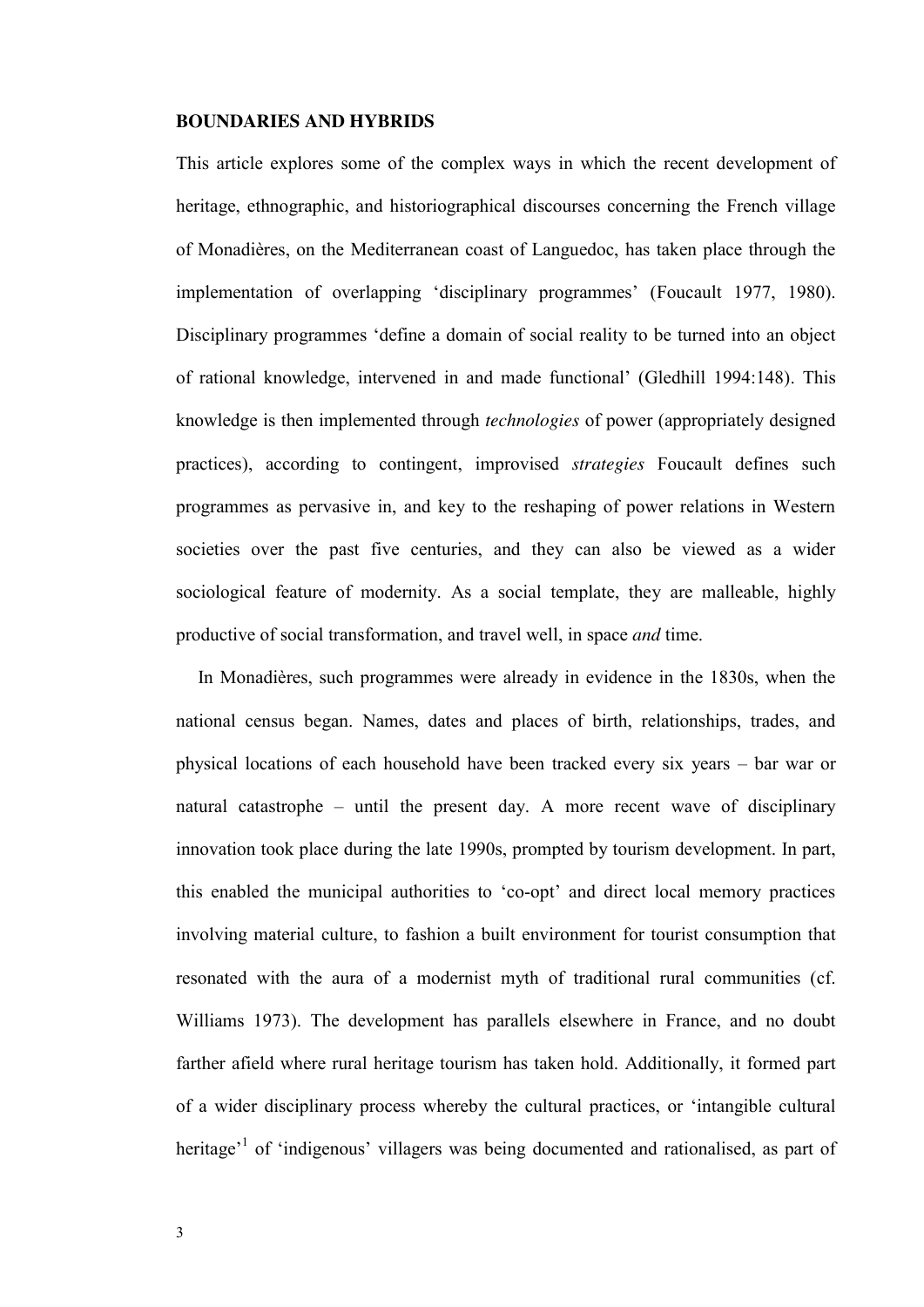tourism development and at times related conservation initiatives – which was a source of local conflict. This process of rationalisation has involved a 'deworlding' (Feenberg 2004) of past-related 'materials' from the sociality of the Monadièrois (long-term residents), which was intrinsically entwined with them; and their 'disclosure' into a body of cultural capital (Bourdieu 1992) for use by middle classes and predominantly recent immigrants engaged in tourism development.<sup>2</sup> In the case of 'intangible heritages' such as oral history, it has involved a process of disciplinary inscription and objectification. Those inscription practices which exhibit 'amateur' ethnographic qualities can be further qualified as examples of 'para-ethnography', that sensibility embedded in multiple cultural settings, forms and practices whose goal is to represent social life via a typically ethnographic process of knowledge creation for tailored ends (Holmes & Marcus 2005, 2006).<sup>3</sup> The term 'amateur ethnography' therefore refers to the integration of para-ethnography within cultural practices which are not located in an academic or other professional context, rather than implying a value judgment. Theoretically, this conceptualisation provides an equivalent to what has been termed 'cultural commodification' (e.g. Greenwood 1989).

 My own interest in Monadières, as I have presented it to my informants, has also been related to the village past, and how life has subsequently changed. And it was clear from the early stages of my work that parallels could and were soon drawn between my activities, and those of villagers disciplining local 'intangible heritages'. Not all of those involved were doing so for the purpose of heritage tourism development. One prominent figure in the locality is a professional historian, Jean Guiffan, who has published two accounts of the history of the village (Guiffan 1979, 2007). Most frequently, when people wished to locate me in terms of familiar stereotypes, I was identified with Jean as a type of historian. My incongruous activities were thereby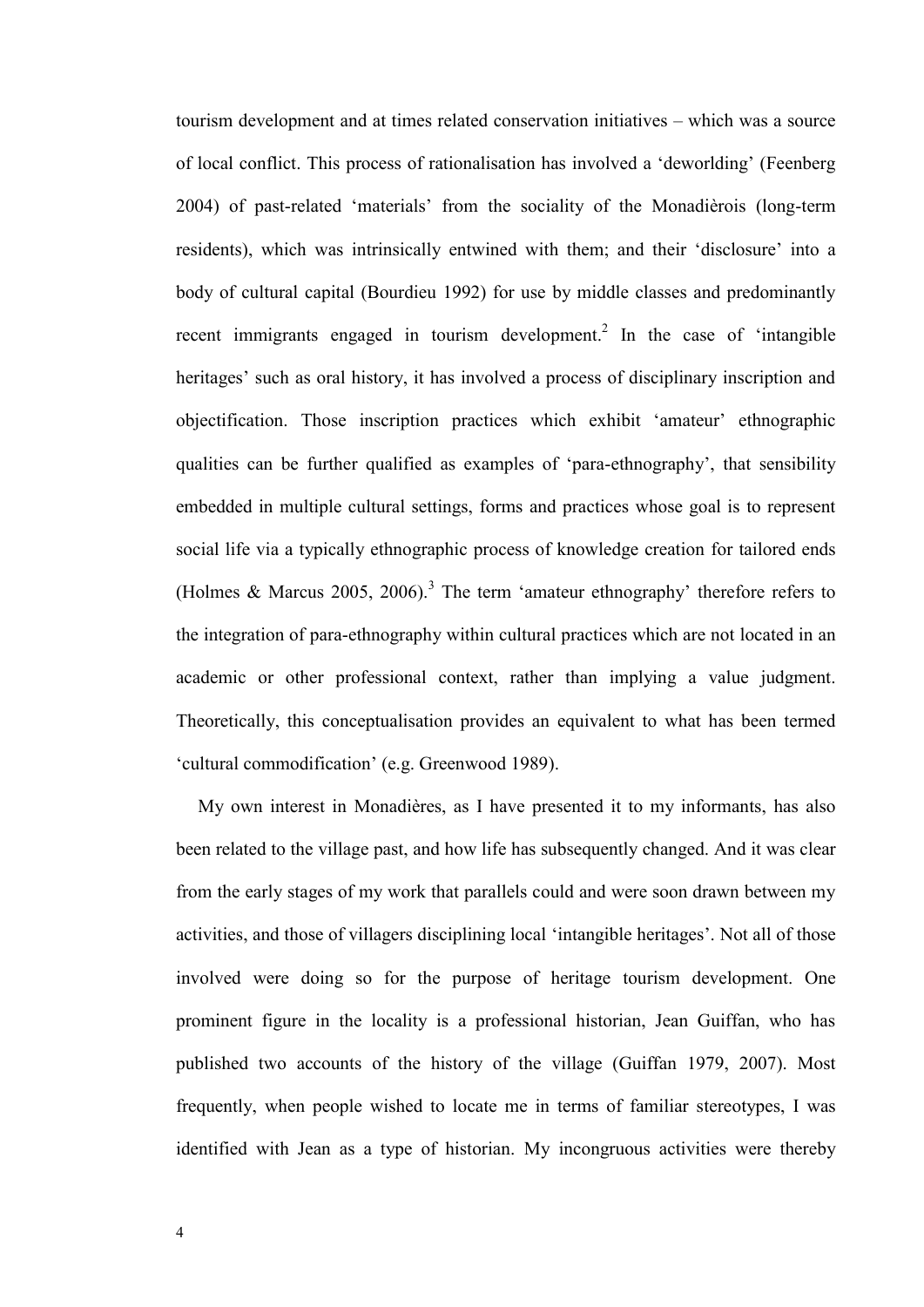normalised and even welcomed. Village residents producing other forms of local historical or para-ethnographic discourse – often for heritage tourism ends – were also keen to connect my work with their interests. Indeed, to an extent, there were parallels to be drawn – and at times, my activities and data were viewed as a source of inspiration or even a resource for their projects. In this regard, interview tapes or photos were directly sought. This was a process I resisted, given the ire these residents' activities produced among Monadièrois – although my research did find its way into Jean's revised village history (Guiffan 2007).

How might this 'confusion' over the boundaries between our activities – 'local' historiography, ethnography, the production of local archives for pastoral conservation and heritage tourism – be resolved? How might our activities be differentiated? What might they share in common? Ethnographically speaking, what forms of discursive hybridisation are in existence? Is there any moral high ground to be had, or are we each disciplining the cultural heritage of the Monadièrois for our own ends (and in my case, that of 'amateur ethnographers' as well)? For while it seems clear that in some contexts, the boundaries between anthropological and such discourses are self-evident, at other times the processes of translation and differentiation between them are less clear; and their exploration can be enlightening.

 Consider the analytical description of the 'deworlding' of 'intangible cultural heritages' which appears above. Arguably, to conceive of such a process, I have performed a corresponding action of 'deworlding'. Meanwhile, my anthropological conception of 'indigenous' cultural practices or 'living traditions' which I utilise to conceptualise the social reality of my informants are tools in a disciplinary process of rationalisation analogous, in certain ways, to those para-ethnographic disciplinary programmes which form part of my ethnographic analysis, as we will see. Ultimately, I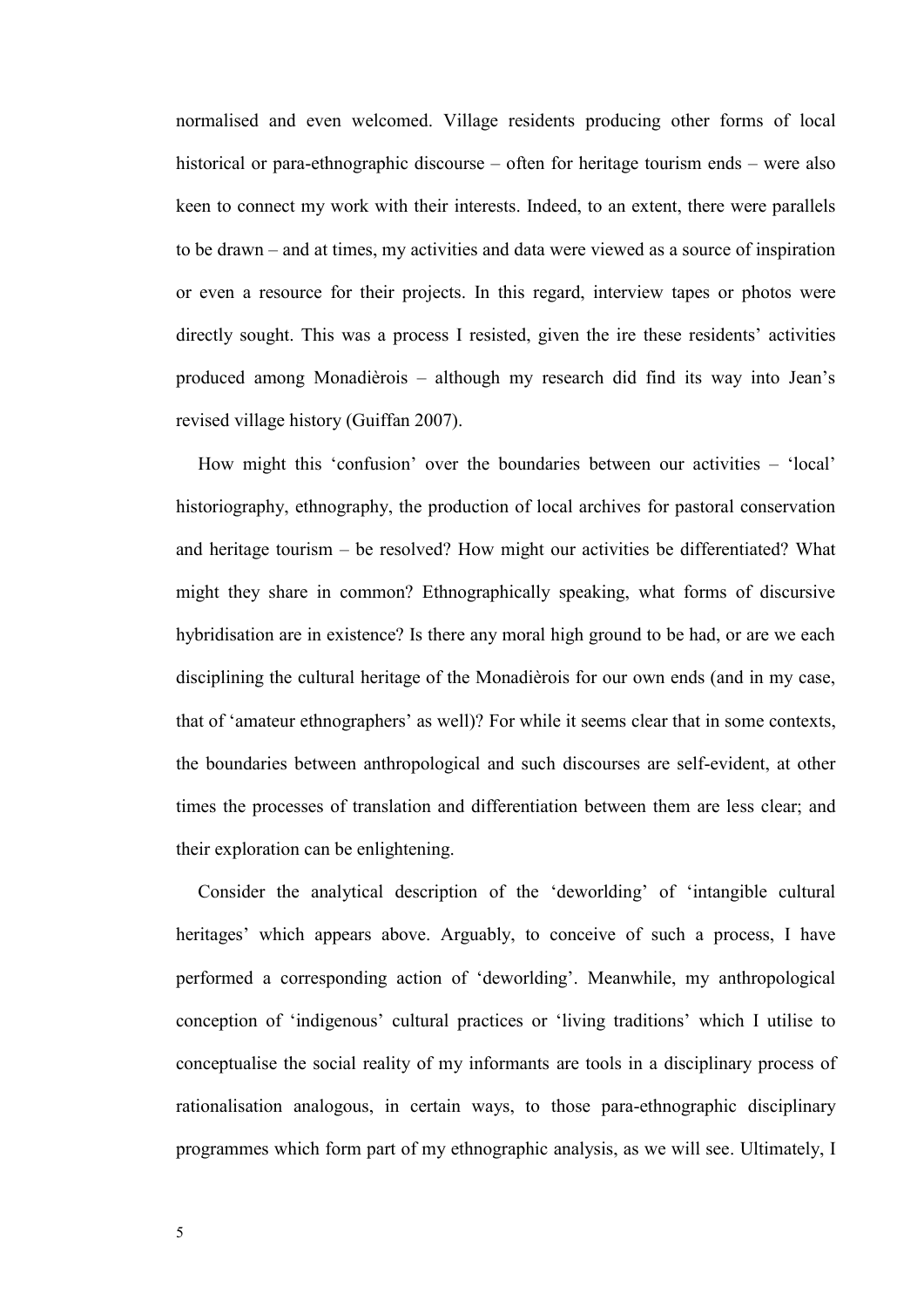argue, such junctures also have implications for the anthropologist's status as a social intellectual. Do the sometimes vaguely-defined end users and justificatory goals of anthropological research merit our distinction from other rationalisers of social reality we encounter in this paper (which it should be added, are relatively innocuous)? Perhaps we need to better discipline ourselves, better define our contextually-dependent ends and goals – and by implication the discursive forms and accessibility of our outputs – to ensure our research can be transparently differentiated from such initiatives? Or might we seek zones of encounter, dialogue and where appropriate, collaboration, 'para-sites' in Marcus's (2000) terminology, where our activities can assume novel, locally productive social forms? This enquiry constitutes the deeper meditation which informs this article.

 The paper addresses two areas of disciplinary, heritage-related activity in Monadières. The first involves *l'Association pour la conservation du patrimoine* (the 'Heritage Preservation Association', a local heritage association), largely run by enterprising incomers, which was arguably a 'front' for assembling information about local cultural traditions to be mobilised in heritage tourism. The second was the initiative of a resident of a nearby commune and director of a small 'conservation' centre, Eugène Cassan, who was interested in the 'pastoral' conservation (Clifford 1986) of local cultural heritages which he perceived to be disintegrating, or to have already done so. The activities of the two overlapped, as Cassan was a member of the heritage association, although he did not see eye-to-eye with their goals. In my commentary, I subject these projects to analysis. On one level, we encounter the subtle ways in which ethnographic traditions are invoked in, and lend legitimacy to such practices, and are thereby hybridised with them in novel para-ethnographic forms. But the ethnography, of course, suggests a further frame: critically assessing anthropology's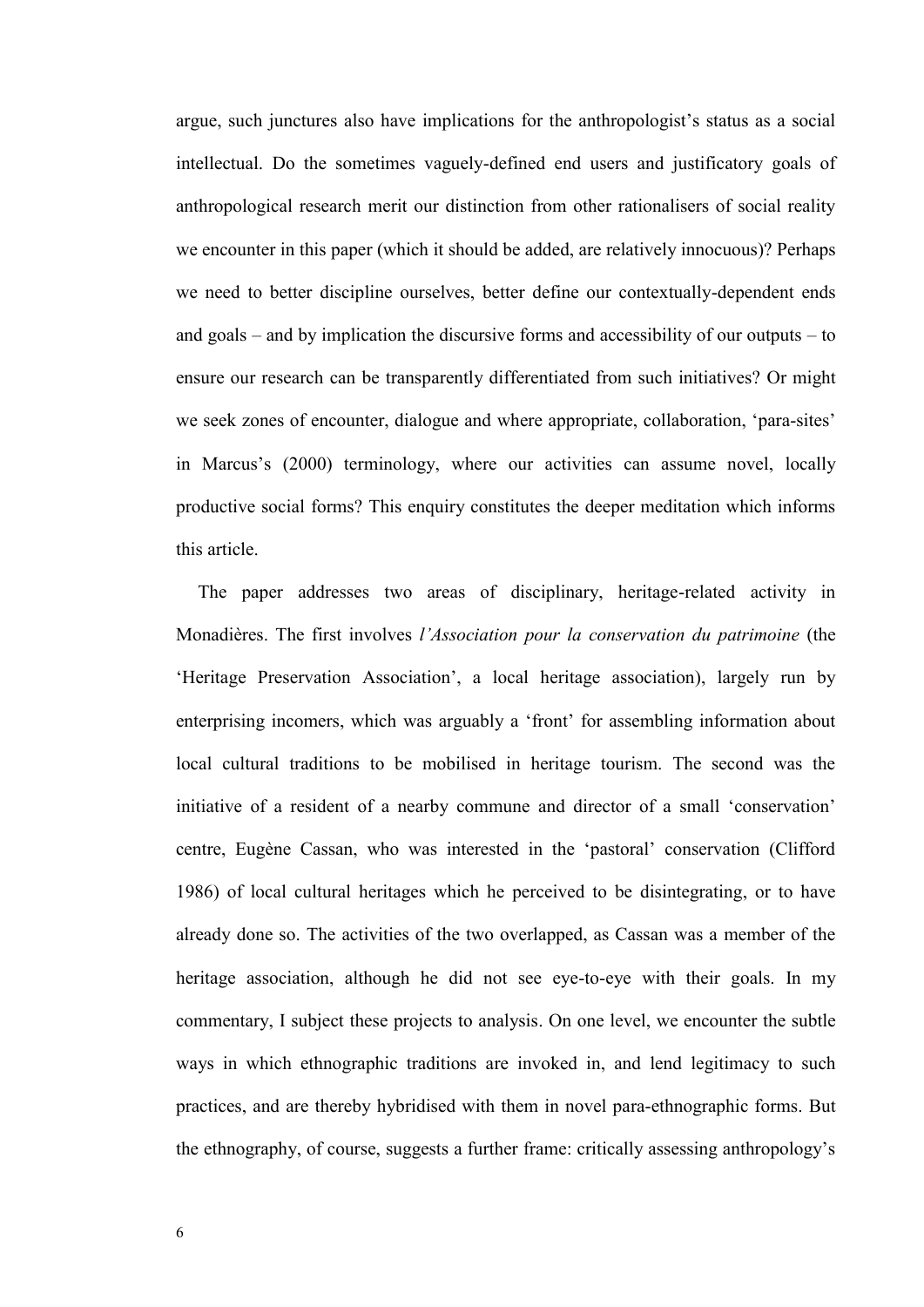relationship to indigenous cultural practices *comparatively* alongside these heritage discourses. For in Monadières, anthropological discourse is being produced alongside heritage, conservation, and historiographical discourse about a common topic – the cultural practices of Monadièrois – and to a degree, via common discursive means. Any suggestion that the para-ethnographic enterprise, in its local multiplicity, is distinct from the ethnographic projects of professional anthropologists is undermined via the analytical framing of anthropology and these projects as disciplinary programmes. A comparative epilogue analyses the disciplinary character of these practices; the wider social fields (Bourdieu 1992)<sup>4</sup> through which they differentiate their identities; and fleshes out implications for anthropology.

#### **PLACING HERITAGE IN HISTORY**

Monadières lies on a lagoon bordering the Mediterranean Sea, some 10 kilometres from the city of Narbonne in the Aude *département* of the Languedoc *région* of France. The administrative centre of the *commune* that bears its name, with some 600 permanent inhabitants, it is clustered around an outcrop of rock that juts out into the lake's northern half. The lake supports one of the two economic activities for which the village is renowned: it is still fished by a handful of remaining artisanal fishermen for eels. As for the other, much of Monadières' arid, stony earth, crossed by the motorway that leads to Montpellier and Toulouse in the north and Barcelona in the south, is covered with vines whose grapes are used to produce the local variety of Corbières wine.

 The village population, however, is far from constituting an integrated community living off fishing and agriculture. While 60% of permanent residents do claim to be from the village, the other 40% are recent immigrants, and 25% of the houses in the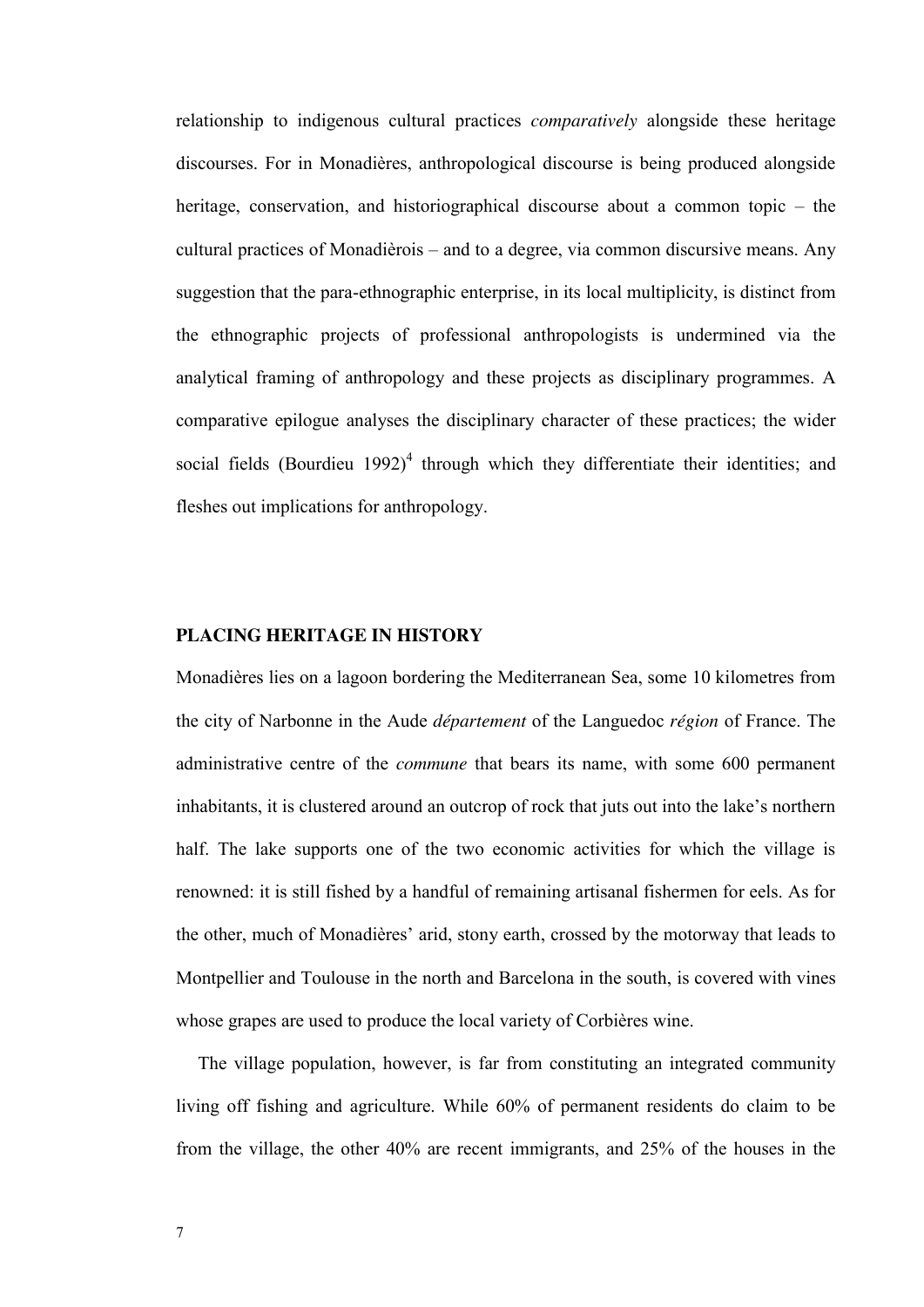village belong to second-home owners, of predominantly urban, north European origin. Briefly, inhabitants comprised 'long-term residents', or 'Monadièrois' (those of indigenous heritage, of at least second generation descent, or sometimes claiming parental or more distant relatives in the village, who effectively comprise a 'kindred'); 'recent immigrants', 'second-home owners', and 'tourists'. These social groups as perceived by the anthropologist are viewed as such by local people as well. Any sense of community is thus fragmented, and tensions exist between long-term residents and recent arrivals – who are seen by many Monadièrois to be 'colonising' the village in a pejorative sense, driving up house prices, and contributing to their marginalisation and dispersal. Viticulture and fishing are also no longer the predominant sources of employment: only 13% of the village now live off them, as opposed to 75% in 1946, and people who grow grapes do so to supplement an income derived principally from other jobs, more than 60% of the active population working in the shops, service industries, and factories of Narbonne.<sup>5</sup> The decreasing importance of Monadières as a site of economic activity, however, has recently been countered. Since the 1980s many individuals and the *conseil municipal* have begun to cash in on the growing numbers of visitors that come seeking heritage tourism experiences. Indeed, since 2000 this industry has experienced modest growth.

 Historical change in France in the last 40 years has been substantially influenced by the growth of the tourist industry. In Languedoc, this took the form of a series of stateinspired coastal developments during the 1960s and 1970s, which resulted in the building of tourism infrastructure along all parts of the region's coastline. Monadières, due to environmental obstacles, remains one of the few settlements to escape restructuring. These developments diversified, towards the end of the 1970s, into a state-led initiative to develop a decentralised tourism industry to satisfy the desire of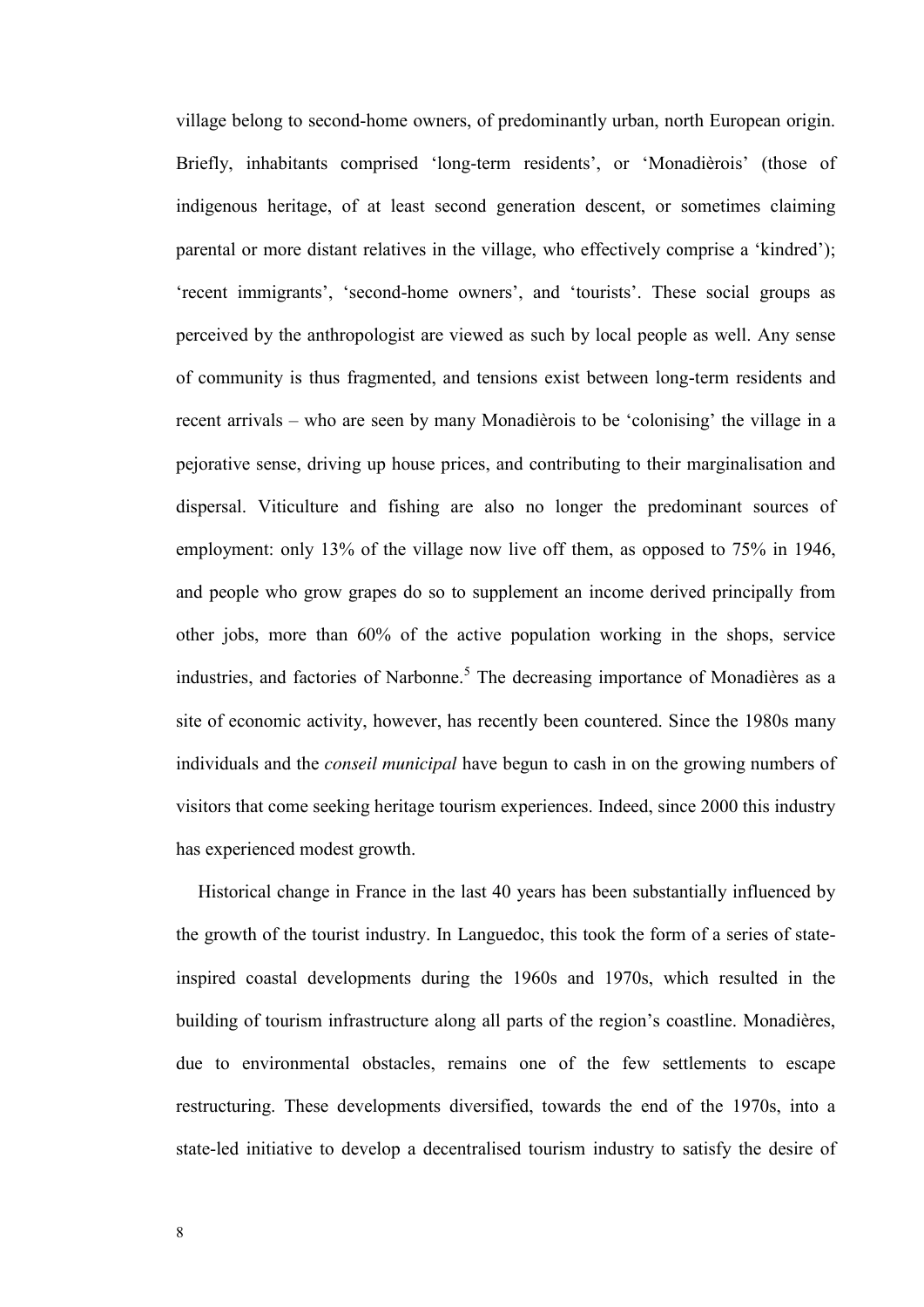holiday-makers for diverse experiences, while diverting capital into rural areas adversely affected by agricultural modernisation. The objective was to mobilise the historic diversity of the French state just as it was popularly perceived to be threatened by the spectre of homogenisation. Regional ways of life, many transformed beyond recognition by the upheavals of the post-war period, were symbolically codified in museum exhibits; the idiosyncrasies of local produce and the built environment repackaged for visitors; the burgeoning narratives of local and professional historians drawn upon to provide depth to this differentiation of identities that would render each region distinctive, and attractive.

 The story is that of the conflictive emergence of rural tourism under European modernity, concordant with the wider development of heritage and cultural tourism (Abram *et al*. 1997, Boissevain 1996, cf. Graham *et al*. 2000, Hewison 1987, Samuel 1994). The earliest incidence of heritage tourism in Monadières can be traced to the activities of Pierre Cadassus, an entrepreneur and fisherman. In the late 1970s he began to offer hospitality services at his restaurant incorporating symbolisations of local cuisine as products of historic local traditions, and fish dishes in particular as the product of historic artisanal fishing practices, via menu texts and decorative walldisplays (Hodges 2001). This first disembedding of local practices in terms of a distinctive local heritage, and their commodification for tourists, was followed by projects focused on the production and consumption of 'traditional' local products and the past-infused ambiance of the built environment, integrated with enjoyment of the 'natural' heritage of the area. The *conseil municipal* has taken a leading role in this process. The heritage tourism involved is of that modest, unspectacular kind characteristic of so many parts of rural Western Europe, essentially involving consumption of 'traditional' local produce and the local 'historic sights'; but which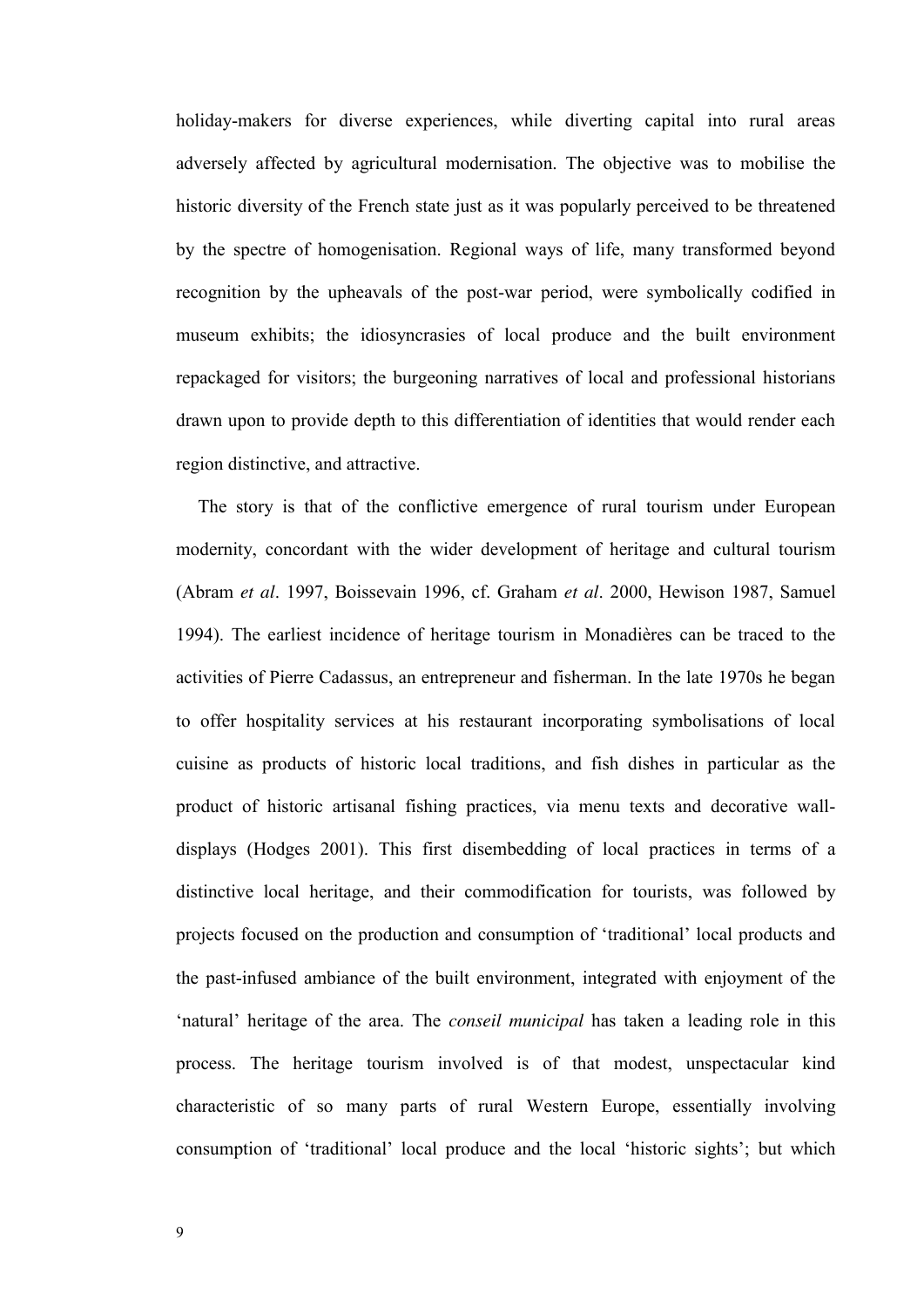often provides an income for residents (cf. Timothy & Boyd 2003:45–6). In terms of turn-over, approximately thirty-five individuals earn their principal income off tourism at present during the summer, not including dependents; of which about thirty are recent immigrants.

How can the political economic relationships for tourism development in Monadières be characterized? Residents occupied similar positions with respect to productive means in the Narbonnais, even if their positions in the labour hierarchy varied. On the whole they worked as wage labourers, petty commodity producers, or small business-people – i.e. recent immigrants cannot be viewed as a unified class that was in a direct exploitative relationship with long-term residents. Hence a class-based political economic analysis is not necessarily enlightening. The potential evidently existed, however, for immigrants to develop heritage tourism within the village, drawing on Monadièrois 'intangible heritages' and cultural capital, and also employing them, predominantly in restaurants. This has begun to take place.

#### **THE LOCAL FIELDS OF HERITAGE AND CONSERVATION**

#### **(i)** *L'Association pour la conservation du patrimoine*

Given the extent of 'popular' interest in the past in Europe, and local interest in heritage tourism, it was unsurprising that a 'heritage association' should exist in Monadières. Its activities are best introduced in the words of one of its founders – Carla Ludwig, who lived in Monadières for several years but has now returned to Germany – in a 'manifesto' published in the village journal: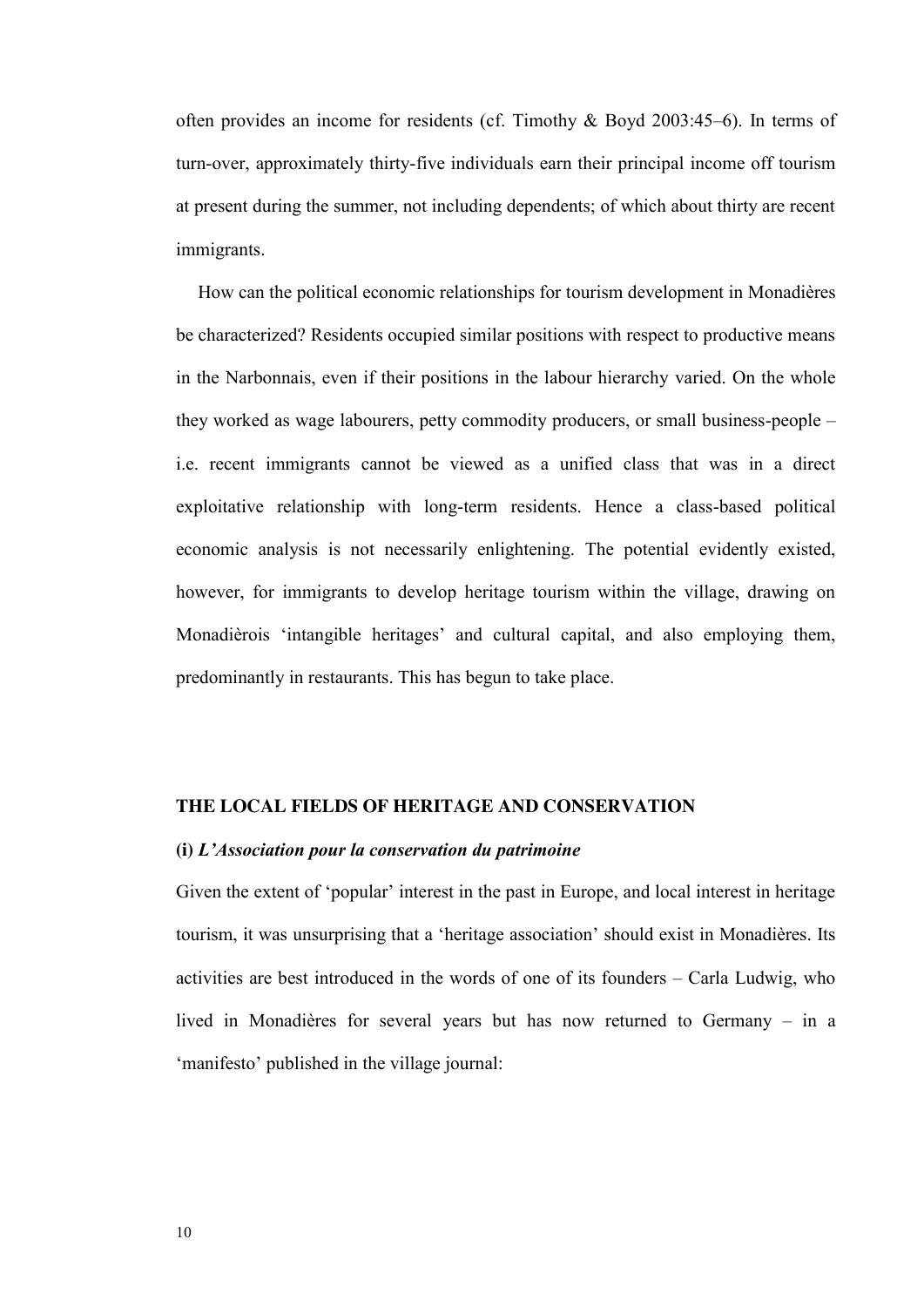The association for the conservation of the cultural and maritime heritage of Monadières was created in January 1993 by a group of people passionate about the village past. Its objectives are to safeguard and develop the riches of the village and to help reconstruct the past using documents and objects.<sup>6</sup>

The association was in existence until the early 2000s, although it was predominantly active from 1993-1999. Officially unrelated to the influential French *ecomusée* movement, which was not acknowledged as an influence by those involved, its goals nevertheless chimed with such broader cultural aspirations, as did other conservation initiatives in the locality.<sup>7</sup> In legal terms, it was initially registered with the *mairie*, which entitled it to a modest degree of financial assistance from the *commune*, before being registered in 1998 as an *association loi 1901*. 8 One of its goals was the collection of documents and oral history about the village past, and the organisation of an exhibition, *Monadières – Lieux de mémoires* ('Monadières – Sites of Memories') during the mid-1990s. This title echoes Nora's (1989) thesis on 'lieux de mémoire', but apparently was not chosen for that reason, as the plural form of *mémoire* might suggest. Nora proposes that *lieux de mémoire* are sites where a presence of historical continuity remains, once 'traditional' cultural formations where collective memory resides (*milieux de mémoire*) have been vanquished by modernity. The exhibition's title, by contrast, was selected to raise public awareness of the village as a site of *enduring* collective memory. This marks an attempt, arguably, to safeguard or redeem the village as a *milieu de mémoire*. That said, the exhibition was well-attended out of curiosity, but derided as 'just a few old photos, nothing more' by most Monadièrois, who did not feel, perhaps, that they needed any help in remembering.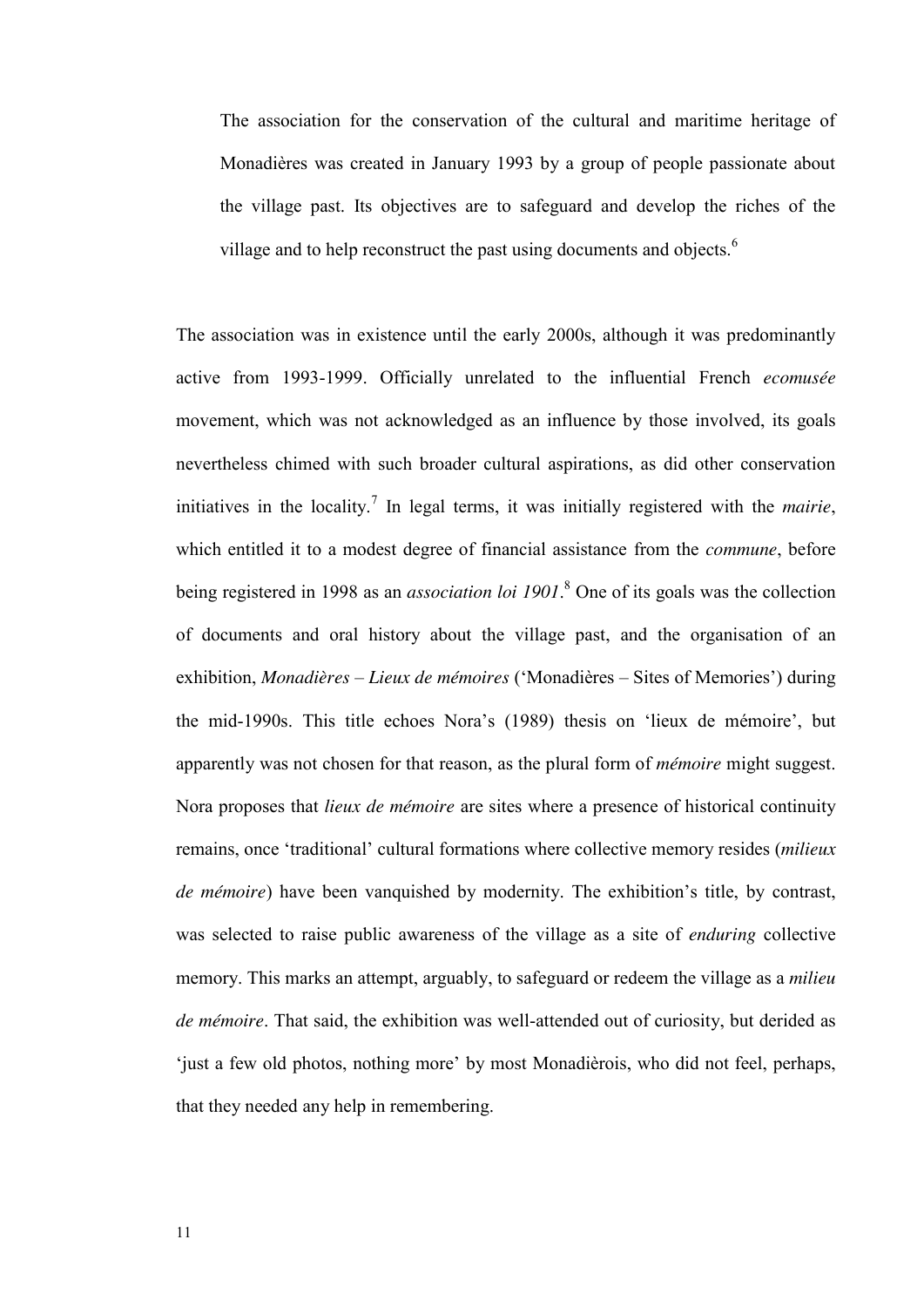*L'Association* also sought to conserve 'pre-modern' artefacts, such as an outmoded fishing *cabane* at the entrance to the village.<sup>9</sup> It worked with the *Service maritime*, the *Centre d'ethnologie des pays narbonnais*, the *conseil régional*, the *conseil municipal*, and the *Direction régionale des affaires culturelles*. <sup>10</sup> That said, it is reasonable to classify it as 'amateur', in that only Eugène Cassan was associated with a recognised 'professional' social field specialising in heritage and conservation, and he took a marginal role. Its goals were expressed as follows:

The association will bring to light the life of our forebears, so as to recover the roots of the village and its inhabitants, putting its results at the disposition of future generations. Every man and woman can contribute, because everyone possesses memories, whether written, oral, photographed, or in the form of objects.

In the manifesto, another project was mentioned: 'a continuation of the collection of documents and photos … to revive the conviviality of the village'. The manifesto also makes a pledge for the future: to make 'our knowledge and resources available to help with the development of the village, albeit with respect for the decisions of your elected representatives'. It likewise mentions a tourism initiative: the exploration of 'an approach towards economic development which will render the village heritage a tool to discover and perhaps exploit its authenticity'. Other interests during its years of activity included: the everyday life of women in the past; the life of fishermen; viticultural life; everyday life in the defunct, small-scale salt works; and the range of artisanal crafts once practised in the village.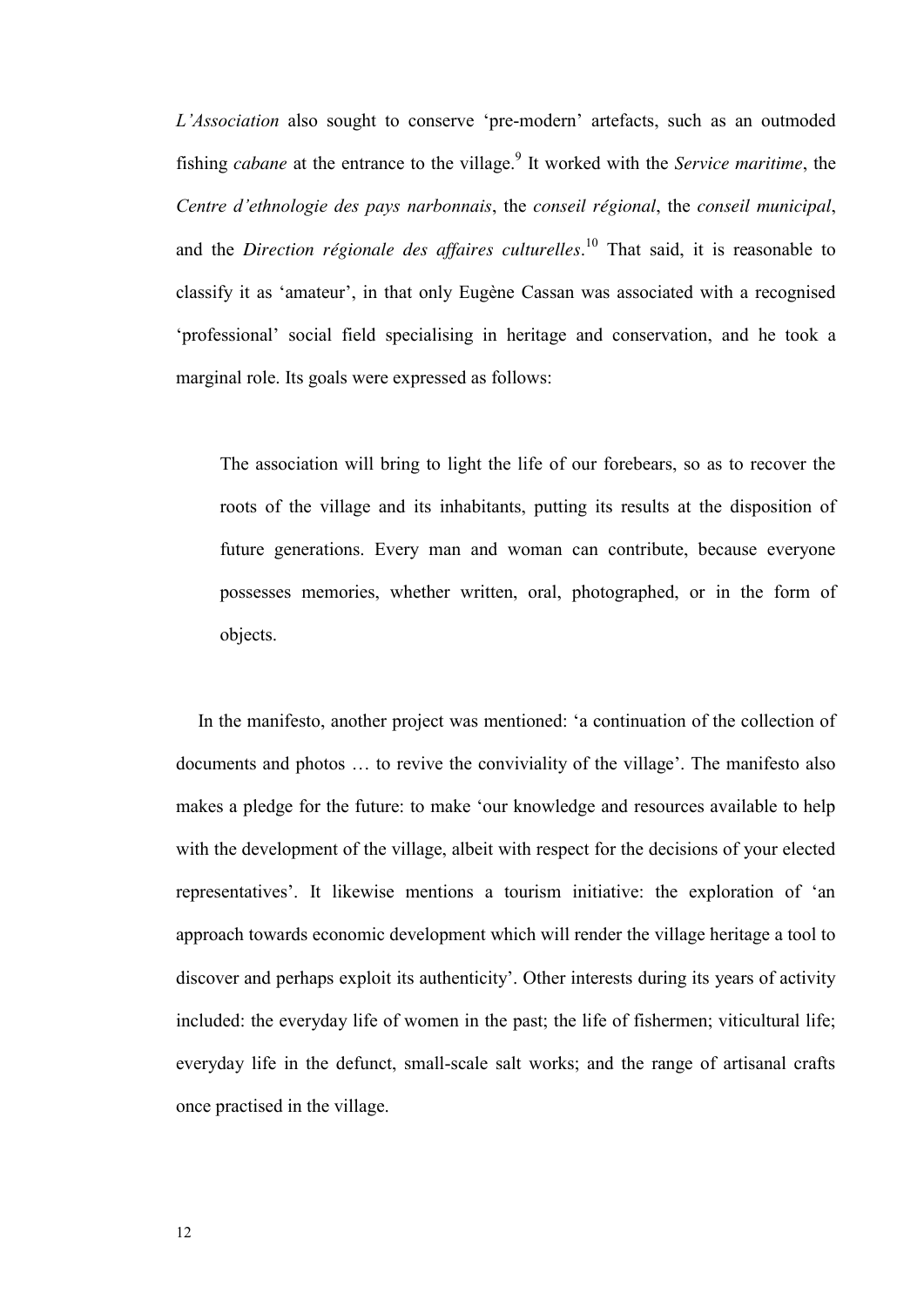#### An Interview with a Participant

Excerpts from an interview with Martine Cadassus, another founder, provide further detail … 'How are things going these days?' I ask Martine.

MARTINE: We had plans to restore a fisherman's *cabane*, a bit like this one *[she points to a photo]* with a channel running out towards the lagoon like that … and we wanted to restore it so people could see how the older fishermen used to work. But it's the maritime zone there …

HODGES: Right.

MARTINE: It doesn't belong to the *conseil municipal*, it belongs to the *Ponts et Chaussées*. <sup>11</sup> Before, the *mairie* was in charge of all the land bordering the lagoon that fell within the *commune* of Monadières … But the last *conseil* didn't want responsibility, so management is now undertaken by the *Ponts et Chaussées*. So progress is *very* slow … Look, that's an old view of the lagoon … And we wanted to create a replica so people could see what fishing was like at the turn of the century. Because everything was demolished.

HODGES: So how many were there in *l'Association*?

MARTINE: We were about fifteen at the start. Well, there were about three or four of us who *really* worked … So we would work on these photographs, for example. And the *conseil municipal* could do some work on the photos too … You see, there's another possibility I haven't mentioned. The *conseil municipal* wants to redo the façades of the old houses in the village, and we have photos of the façades … Now if you really want to give Monadières some *style*, you could do them up. There's plenty of examples … And you could do new research because I'm sure there's other photos ... We really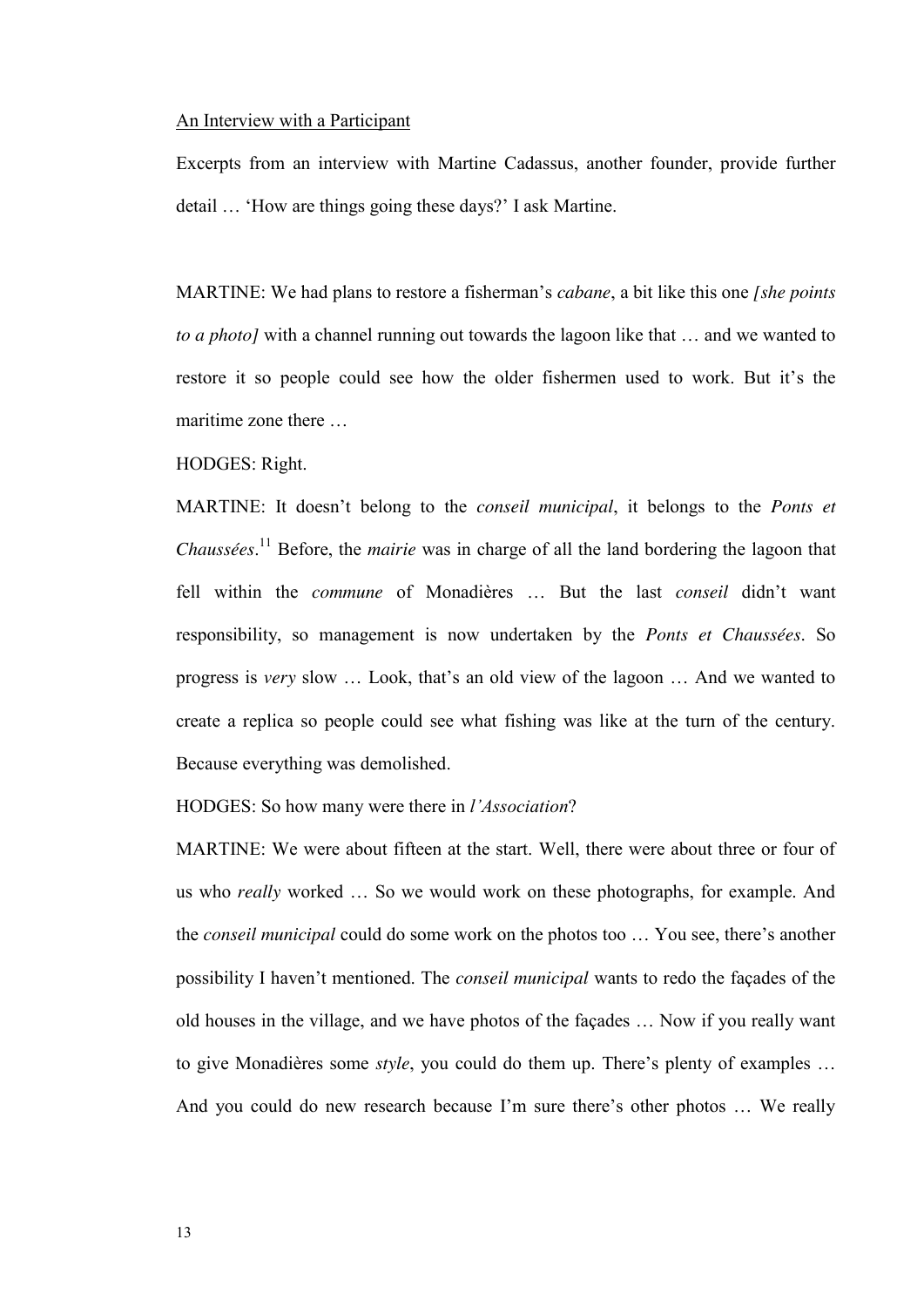worked hard with people, we made reproductions, made interviews about individual photographs …

**\* \*** 

A description of the archive will round off this vignette. The photos were generally quality amateur reproductions. The archive contained photographs of twenty-four original postcards, and nineteen photographs of the village. It contained a contact sheet of sixteen photographs of photos not yet printed up for the archive; and nine photos of original postcards – five of which had been printed and inserted in the archive. So it was work-in-progress.

 All the photos and postcards dated from 1900–1960. Thirty-three were accompanied by printed catalogue sheets, which had been filled in by hand. These lent an official air to the archive, although their state of completion varied considerably. Each sheet contained standard information, detailing the name and address of the photo's owner, and assigning a catalogue number. In a section marked 'description', content varied from a brief entry – a description of the photograph – to a detailed entry that provided names of people, and transcribed oral recollections of the context. Eleven photographs of the postcards were also accompanied by photos of the reverse, which reproduced hand-written messages dating from when the postcard was sent. The archive was presented in a large A4 lever-arch file, and each photograph and catalogue sheet was inserted in a transparent, plastic pocket.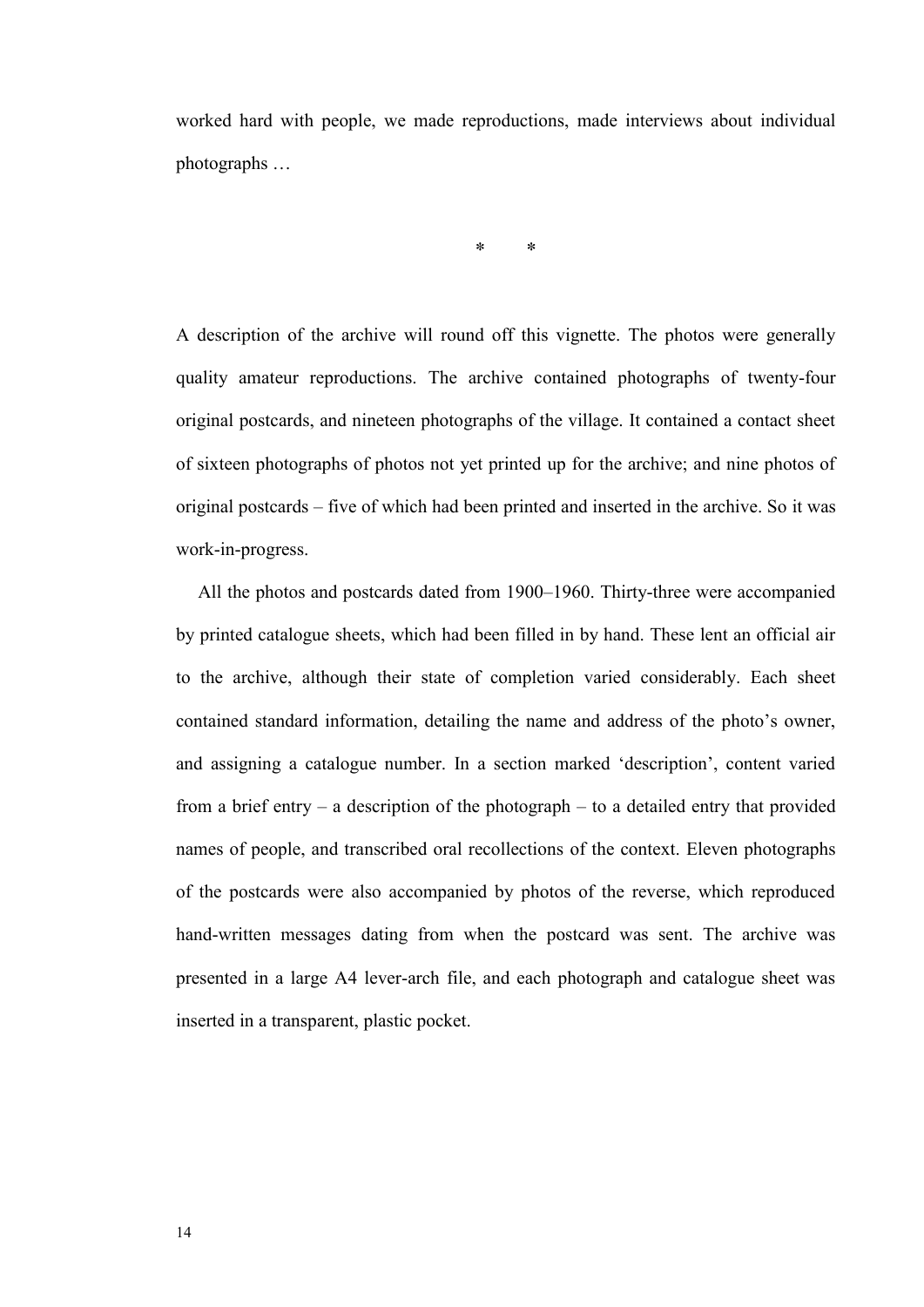#### **(ii) Eugène Cassan: Salvaging the Memory of the Past**

When I was interviewing Cadassus, Eugène Cassan's name came up. Each photo in the archive was accompanied by a cataloguing form which read: 'Centre d'ethnologie des pays narbonnais, C.P.I.E. – Le Grand Pujol – 11100 Narbonne'. Cassan is apparently the C.P.I.E.'s director. What is the *Centre permanent d'initiation à l'environnement*?

… for twenty years, the C.P.I.E.s have acted as mediators among those working with the environment. Their work promotes a new vision of our everyday surroundings, integrating cultural and natural heritages, and drawing on the arts, traditions, crafts …

 Forty C.P.I.E. are now joined in a National Union that certifies their status, thus guaranteeing the quality of their work. The Union is associated with several National Ministries: Environment, Education, and Agriculture. <sup>12</sup>

Another goal of the C.P.I.E. is to 'help local people and visitors  $-$  young or old  $-$  to understand the local environment, with the aim of transforming them into true citizens of the environment.' It receives state funding, although enjoys a measure of directorial independence. Cassan's C.P.I.E. ran different projects: a nature club for local schools, the restoration of a *Catalane* sailing boat; the restoration of a barge which offers trips to tourists; and the collection of 'local history', his ethnographic project. His objective was 'to seek out, develop, and pass on the heritage of the Narbonne region'.

Cassan's office is on the first floor of a landowner's house on the flatlands across the lagoon from Monadières, where the following encounter took place. He is a frowning, gray-haired man of medium height, with a bushy moustache, and once inside it is me who is questioned. 'Who are you working for?' 'Where are you from?' 'What are you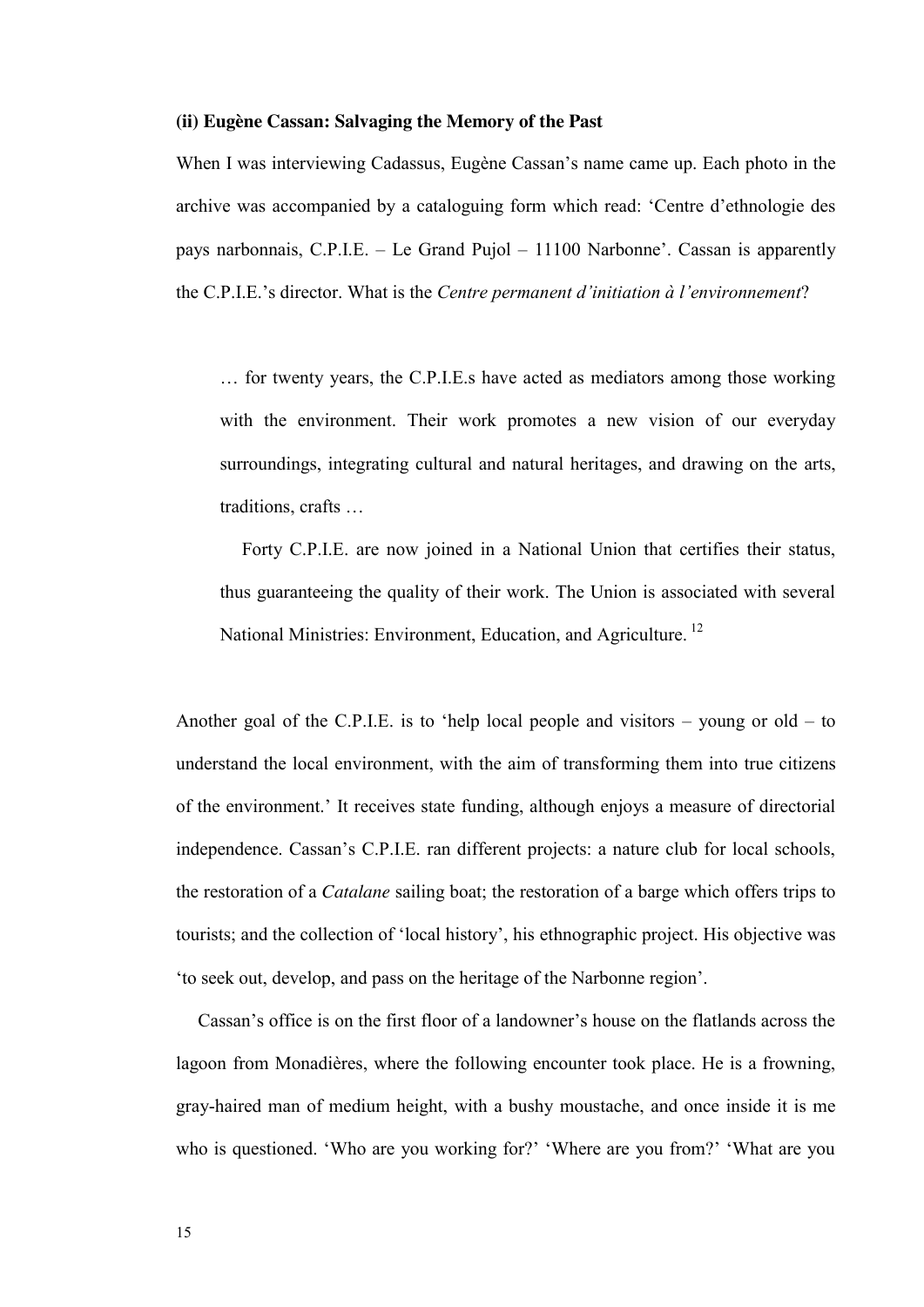working on?' 'I don't like academics,' Cassan tells me, 'they belittle the work I'm doing ... I am working on my own ethnographic project,' he says. But the title of his programme, *Centre d'ethnologie des pays narbonnais*? 'It's a bit of a front. The intention's serious enough, but the name of the project? It's partially a joke.' He is making fun of the academics. 'With a name like that, I can be just as important,' he says, and laughs.

'If you've been recording interviews, that could help me …' He leans over his desk. 'Will you turn over copies of all your tapes?' Now I laugh. I explain how I have pledged confidentiality … Cassan leans back and eyes me for a long moment. Then he begins to talk. He has a clear vision of the recent history of the Narbonnais, and Monadières in particular. 'In this area there has been an acceleration of history,' he says.

… on the lagoon*s* in particular, there has been a very rapid acceleration of change. Here, in *Monadières*, there has been a rupture with the past, a clear rift … In the recent past, life has changed enormously for the inhabitants. Whole cultures have disappeared. And traditions too … There's been a massive break.

On several occasions he speaks of the 'disappearance of tradition'. He goes on:

Not long ago, the world of the fishermen in Monadières was very different. When old people came to the exhibition we put on in the old presbytery, for example, for many it was the first time they had been in the building since it had become the Youth Club, and then the *Maison des Arts* ('Arts Centre'). Recently there has been an immense outside influence, and with the art galleries, an urban aesthetic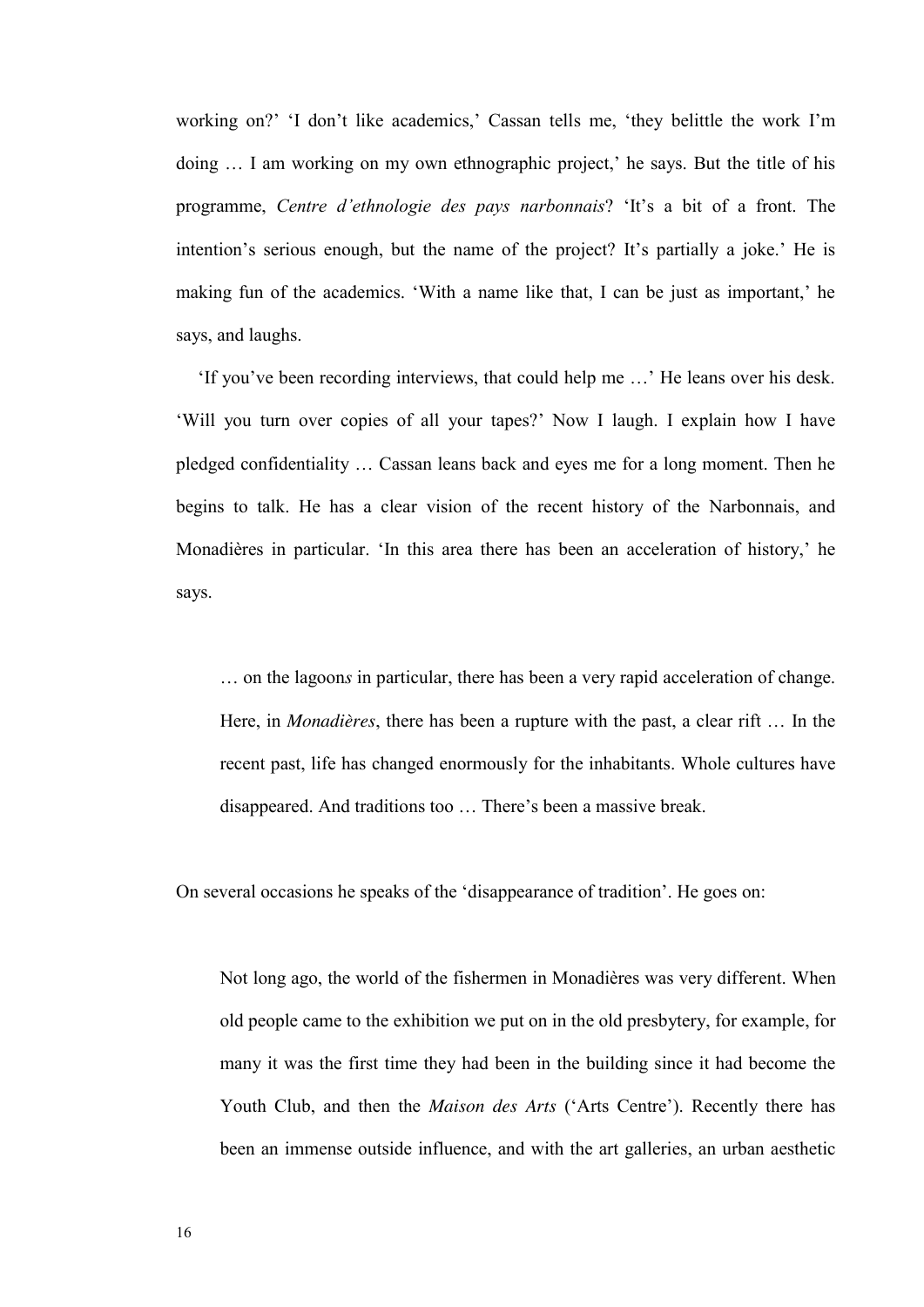moving in…. As for the people who have bought second homes, which are often only used for two weeks a year, the new housing estates … The original inhabitants have virtually been driven out. There's been a massive break … It's my plan to create a memory bank for the cultures that have disappeared, so in the future others can learn from it. A memory of life before the break – before the people who can remember things as they were are dead.

How does this link up with your involvement with *l'Association*, I ask him:

I was secretary. Our motivations were very different. I wanted no commercial profit. The others? Madame Cadassus, for example? She wanted to use the old photos to make postcards, to sell in her restaurant. I disagreed strongly. *Very* strongly. I wanted to use *l'Association* to create a memory of how things were …

Cassan pulls out a large folder. It's crammed with the photographs I have already seen in Cadassus' archive. 'We tried to gather as much information about the photographs as we could when we collected them … Without that, the photo is meaningless …' —He has also collected ethnography in Senegal, in a fishing village there. 'While I was there,' he says, 'I discovered that the local fishermen could navigate using the angle of the waves as they approached the coastal shelf. It was a revelation for me.' But when he went to Geneva, to talk to an anthropologist who had worked in the area, his lack of academic credentials hampered progress. 'The anthropologist was dismissive of my work,' he says, bitterly.<sup>13</sup> We talk about the problems of communication between professionals and amateurs. Membership of the academic club,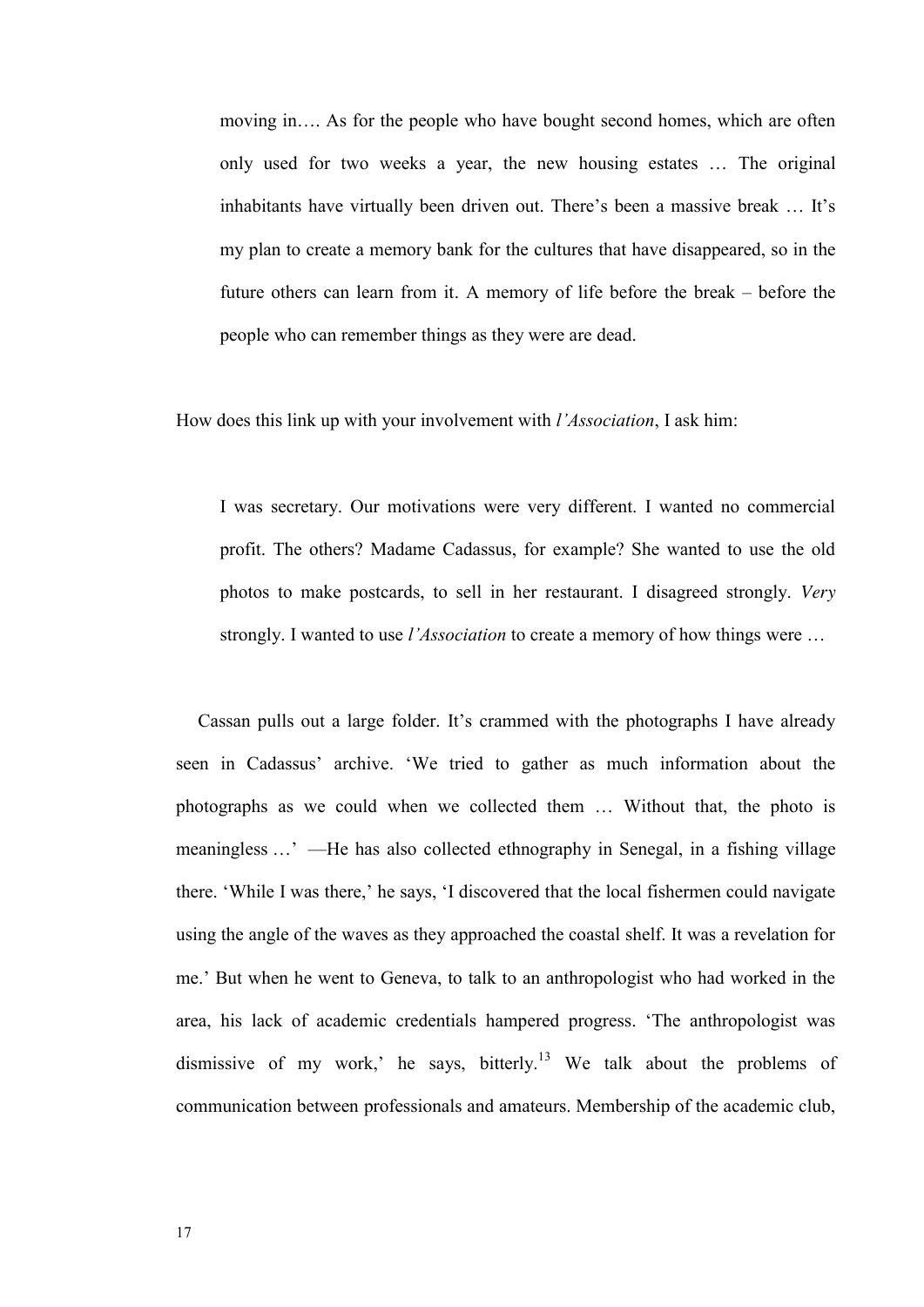he believes, has little meaning if the ability to communicate with those outside it, make the work count in a local context, is lost.

After a while, Cassan offers me a book. 'Take it,' he says. 'It's my own work, along with a fisherman from Gruissan, François Marty.' *Mémoire des savoir-faire des pêcheurs de Monadières*, I read. 'François Marty and I worked with the fishermen in the village.' 'It'll certainly help me in my research,' I say. But on what grounds does he base his claim to be the 'curator' of the village past?

**\* \*** 

*Mémoire* is 124 pages long, and consists of a detailed appraisal of fishing techniques used on the lake. Each technique, identified by its local name (French and *Occitan*), is described at length – including details of placement on the lagoon, dates and duration of deployment, when and how the fish are caught, and their species. Indication is given of whether the technique is in use; and if not, when and why it was discontinued. This is accompanied by dimensions, details of mesh size, weights and floats, and illustrations.

 The book is authoritative. It also includes notes on the fishing economy. Indeed, when I consult with an older fisherman – who helped Cassan and Marty – he says that the book is largely accurate. This is also my assessment, based on archival resources.

There is also a preface by Cassan:

As we progress little by little in the production of this series, 'The Fisherman's Craft', we are both surprised and gratified.

Surprised at the richness and diversity of the fisherman's arts and practices, the expert knowledge of the natural environment his profession requires, and the fine inheritance passed down to him by previous generations.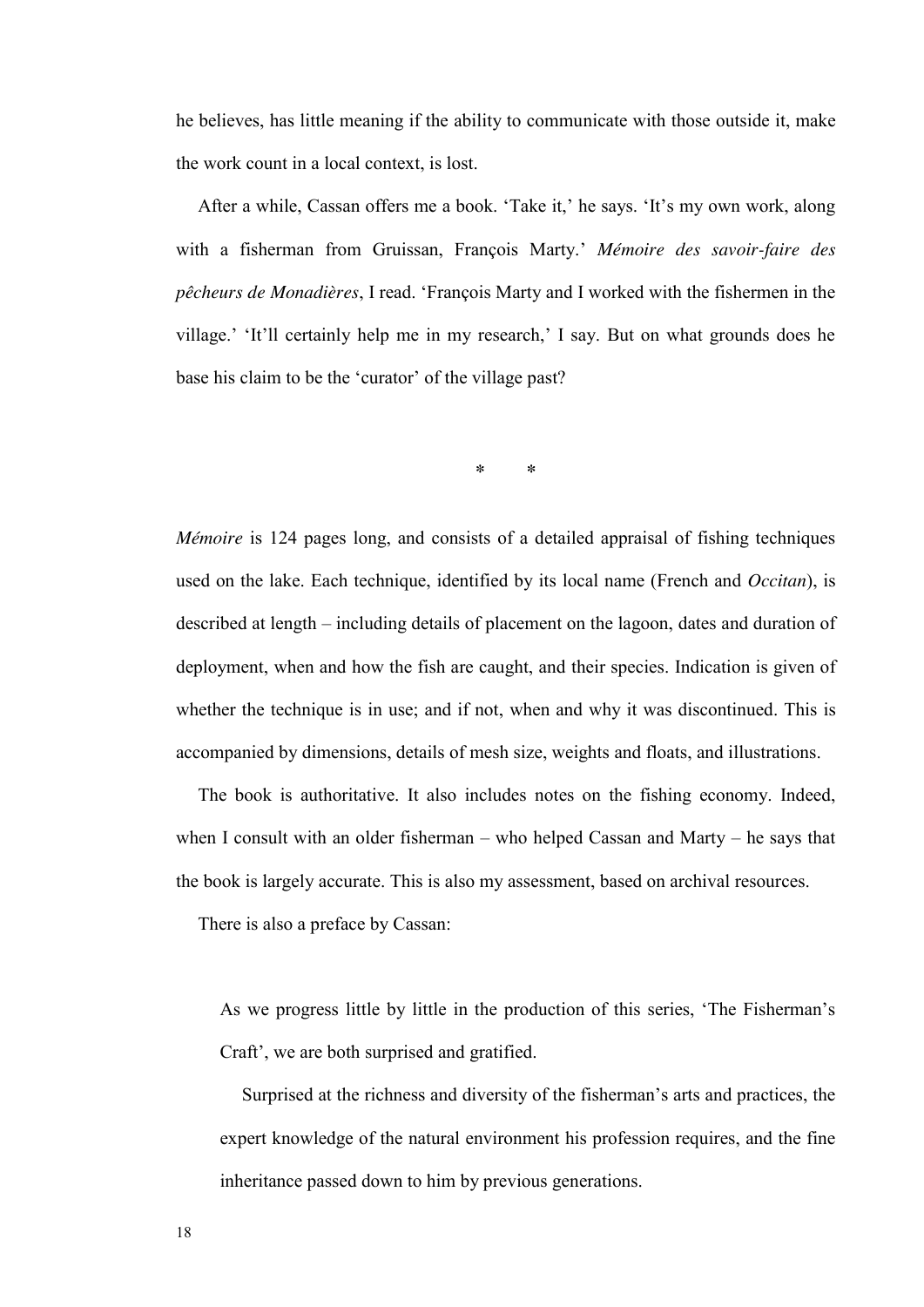Gratified by the relations we have established with men firmly rooted in the region [*terroir*] and proud of their profession. They are the living memory and inheritors of a fragile set of skills, the true guarantors of the quality of an exceptional natural environment, and those who veritably ensure its management.

 We hope that this group effort, intentionally technical in its expression, will reach out to the larger development community, and will help stimulate respect for this professional activity, and for the conditions of its proper exercise.

 Let us hope that prudence will in the end produce a harmony between heritage, authenticity, and local development.<sup>14</sup>

As for the fishermen, reactions varied. Some, especially younger ones, did not appreciate the book. Knowledge of fishing techniques in Monadières is passed on within families, and there is competition for limited resources. As one fisherman said, 'Now anyone can learn how to fish on the lagoon. And we don't like that.' Such anger was directed at the authors, and the older generation who collaborated. However, it was apparent that for retired fishermen, preservation of techniques for future generations was a novel and appealing idea. In this respect, the project contributed to a broader revaluing of the past, and they felt new pride in these outmoded techniques. The book's reception, then, was controversial.

#### **DISCIPLINARY FIELDS: LEGITIMISATION AND DIFFERENTIATION**

Amateur heritage associations have been identified by Samuel (1994) as part of a wave of intense popular interest in the past which has arisen in Western Europe since the 1970s. This has created an increase in 'unofficial knowledge' about the past alongside the 'official knowledge' of state and academic discourses. But exactly how is this divide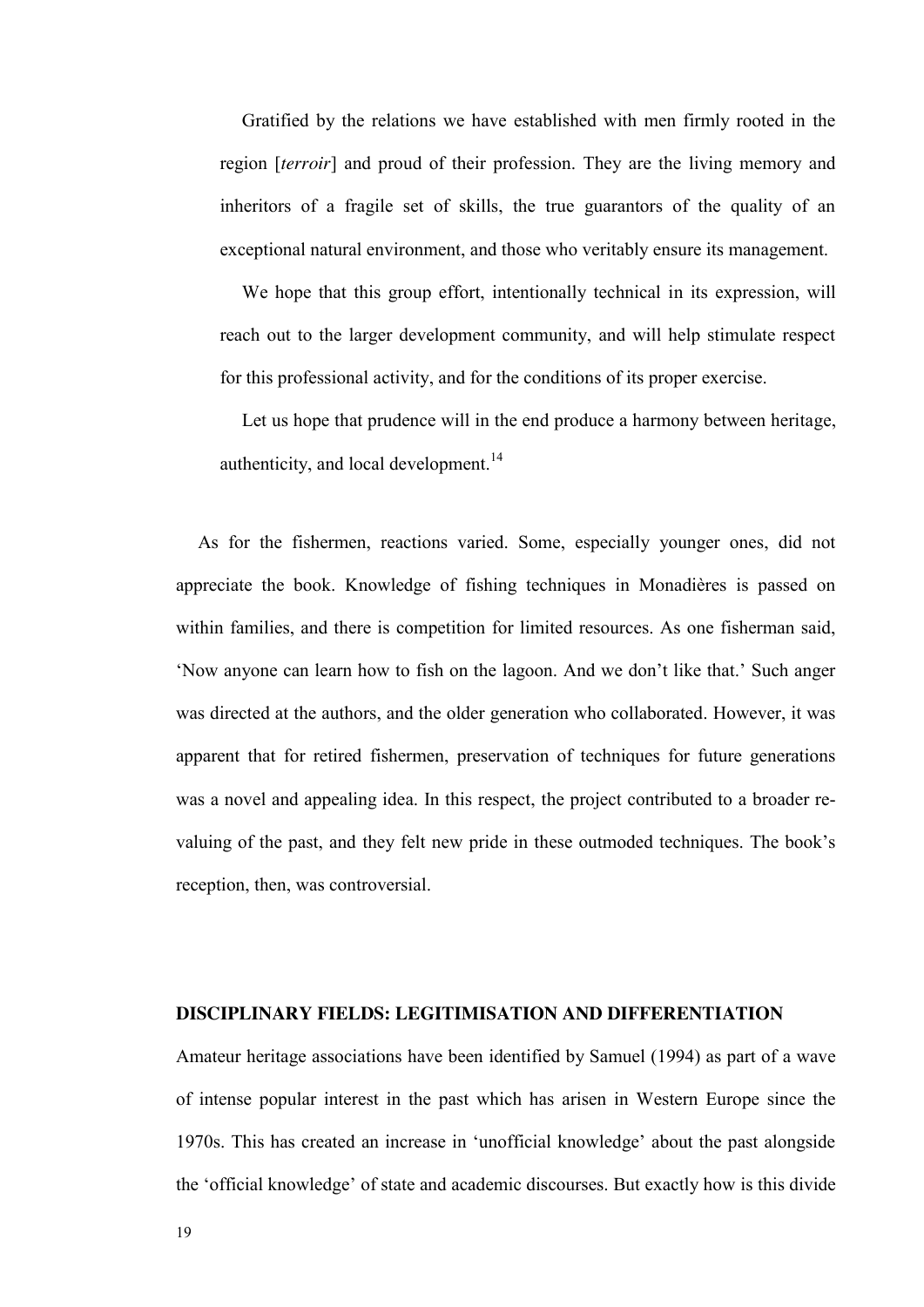manifested, in particular with respect to novel, marginal practices unfolding in contexts such as Monadières? At issue here is how legitimacy is sought for novel ways of knowing the past, which is predicated on their differentiation in relation to established social fields (Bourdieu 1992). With respect to the disciplinary practices of *l'Association* and Cassan, an analysis guided by such insights provides an enlightening perspective, in a context where differing fields of discourse about the past co-existed and were being reformulated – including anthropology and historiography.

#### **(i) Legitimising** *patrimoine*

*L'Association* was focused on the disciplinary creation of cultural capital for actualising the past of Monadières. This was conceived in terms of *patrimoine*, a 'heritage' that was variously interpreted as under threat, forgotten, or simply dispersed; although it was also evoked through possessive metaphors, as an object (commodity) that belonged to the 'community'. One encounters a composite of outlooks that incorporate both a sense of the past as a thing to be possessed, and that 'belongs' to the organic community of the village; a sense of the past's identification with a 'place' separated by historical rupture and the passing of *chronological* time from the present; and a notion that its traces (ruins) are still accessible via local memories and associated artefacts, but are threatened with disappearance. The members thus conceive of the past as 'completed', set off as a 'foreign country' from a 'present' that is qualitatively different, in a modernist vision of ruptured history.<sup>15</sup> It is nevertheless objectifiable as cultural capital, and of value for innovation precisely through the qualities of its otherness: as a potentially redemptive model for lived experience; as an aesthetic experience; and in terms of its exchange value in the field of heritage tourism.

 The name of the group is a rhetorical claim to official institutional authority. It also suggests taking responsibility for a *communal* resource, which in France usually falls to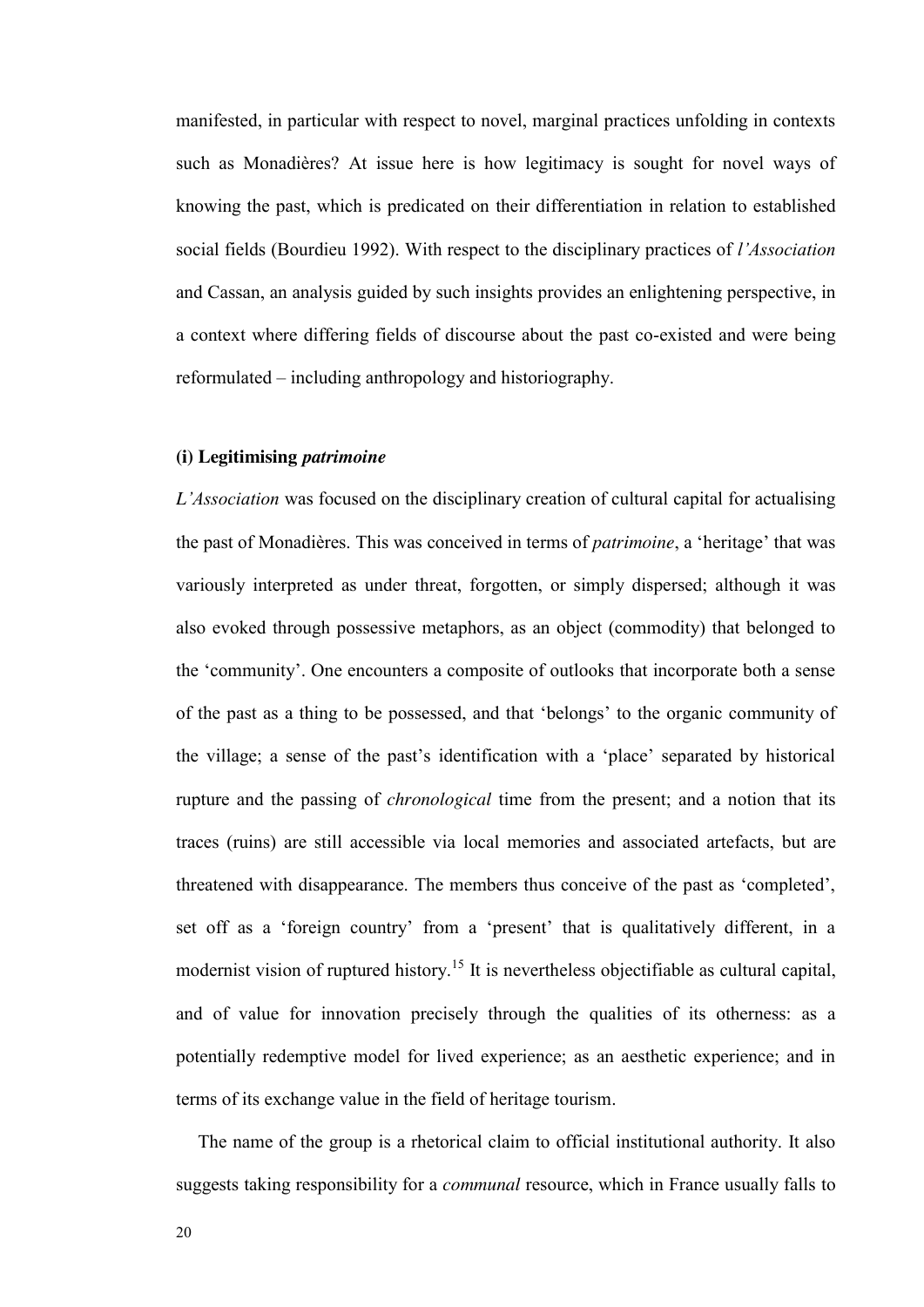the state and locally, the *conseil municipal* – although the group was throughout most of its active existence an unelected *association*, with recognition and modest financial sponsorship from the *conseil*. In name alone, one can therefore note a metaphorical pretension to membership of the 'state institutional' field. This was encouraged by the professed overlap of members' concerns with those of the *conseil municipal*, historiographers, and university scholars (including myself), and the modest capital some could invoke in terms of networks with these fields. It was reinforced by the fact that *l'état* was willing to supply projects like *l'Association* with financial support through grants, although the group did not take advantage of the social and economic capital afforded through the status of *association loi 1901* until 1998.

The group's primary sources were the oral history and photographic images possessed by Monadièrois, which were normally put to use in their cultural practices, as part of their 'intangible cultural heritage'. Members aimed to discipline 'oral history' in a tape-recorded and written archive, and create reproductions of photographs. This process of objectification and collation was giving rise to a modest new archival resource – which one can gloss as the transformation of oral practices into durable material culture and cultural capital ), and in the *longue durée*, as local effects of literacy on memory practices (cf. Goody 1987, Le Goff 1992:92). A further consequence of such activities was to render aspects of the past which had previously been associated with Monadièrois practices accessible to anyone who might use this archive.

*L'Association*'s motivations for carrying out these projects were complex, and reflected divisions within the group. Nevertheless, for several members, the creation of archival resources for actualisation of the past was preparatory research for the development and symbolisation of products for consumption by heritage tourists – a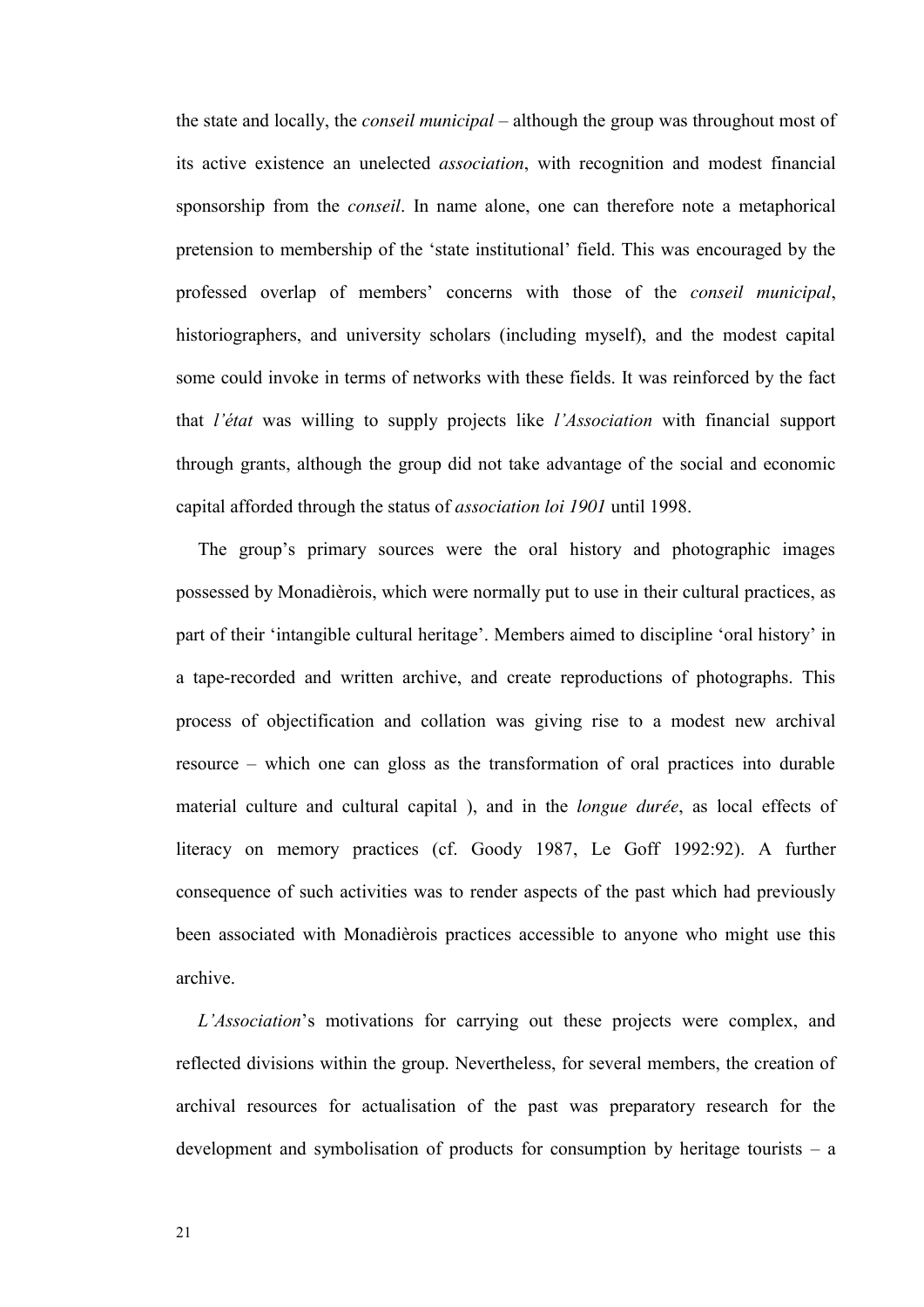wider phenomenon (Abram, Waldren & Macleod 1997, Boissevain 1996, Urry 1995). The objective, then, was eventual deployment via technologies of power associated with the regional heritage tourism industry. Which leads us to consider local attitudes towards *l'Association*. Some people had been willing to co-operate with their work; others had refused, or not come forward. Some were cynical about the whole enterprise, such as Guy Cadas:

You know, Matt, those people, I can't stand them. All they want to do is destroy the old Monadières … They're out to turn it into a nice theme park for the tourists. *L'Association* is the same as the *conseil municipal*. They're all after the same thing. They just want to make money … Call me cynical, but I'm suspicious of the lot of them.

Such reactions confirm that the idealism of *l'Association* regarding the altruistic value of their activities for the *commune* clashed with how they were viewed by many villagers – with good reason, as they were not their only motivations.

 Finally, let us comment further on the social field in which they were operating. Historiography in France is a prestigious activity, as is the long tradition of 'scholarly local history' that is a cousin to this field – with which Guiffan's and my own work were associated. 'Amateur' local history is an unstable and, in academic terms, less well-defined field of practice. But it is widely established in France, and enjoys a presence in bookshops and the local media. Through positioning themselves at the 'authoritative' edge of this field – partly through the acquisition of social capital mentioned above – *l'Association* was rendered identifiable by local people and the authorities. Such was the context which legitimated their disciplinary practices – even if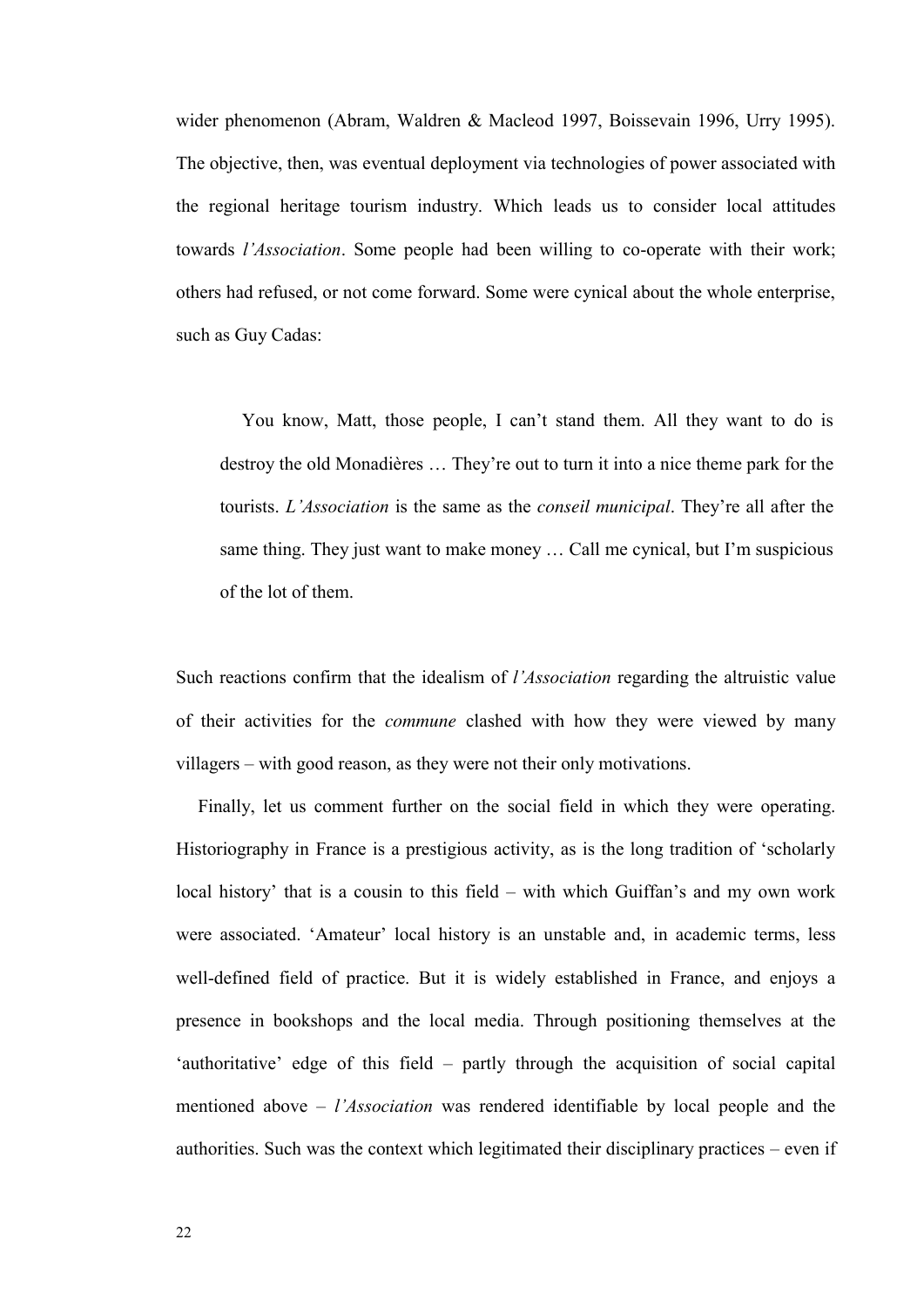their motivations were in question. As such, their work comprises a local manifestation of the overlap between 'amateur local history' and the field of heritage tourism – that is also documented in the ethnographic record (e.g. Boissevain 1996).

#### **(ii) Legitimising Salvage**

Cassan's projects regarding the village past were *primarily* concerned with salvage. His objectives were to preserve 'intangible heritage' (i.e. objectify cultural capital via disciplinary inscription) for future actualisation, before this became impossible due to the deaths of those who remembered it. Those most adversely affected by such changes, in his eyes, were those who lived through them – the Monadièrois.

 How did Cassan see his role? 'It's my intention to create a memory bank for these cultures that have disappeared.' There is no suggestion that descendants of older people will be able to invoke these memories within 'living traditions'. Cassan's view of the agency of villagers is a negative one, as passive victims of historical change. The task of conservation was his own, enabling the redemption of cultural identity through exhibitions such as *Monadières – Lieux de Mémoires*; and the creation of archival memory. For whose benefit? '[S]o that in the future others can work with it, learn from it'. Unspecified others, presumably both Monadièrois, and other parties.

 Such motivations also drove the project for *Mémoire*, although in his introduction Cassan is less conclusive about the break with previous fishing practices. With respect to extinct practices gleaned from older fishermen, Cassan's role nevertheless remains one of salvage; and a wider remit for his work is apparent: 'We hope that this group effort … will reach out to the larger community of developers, and help stimulate the respect due to this professional activity, and to the conditions of its proper exercise …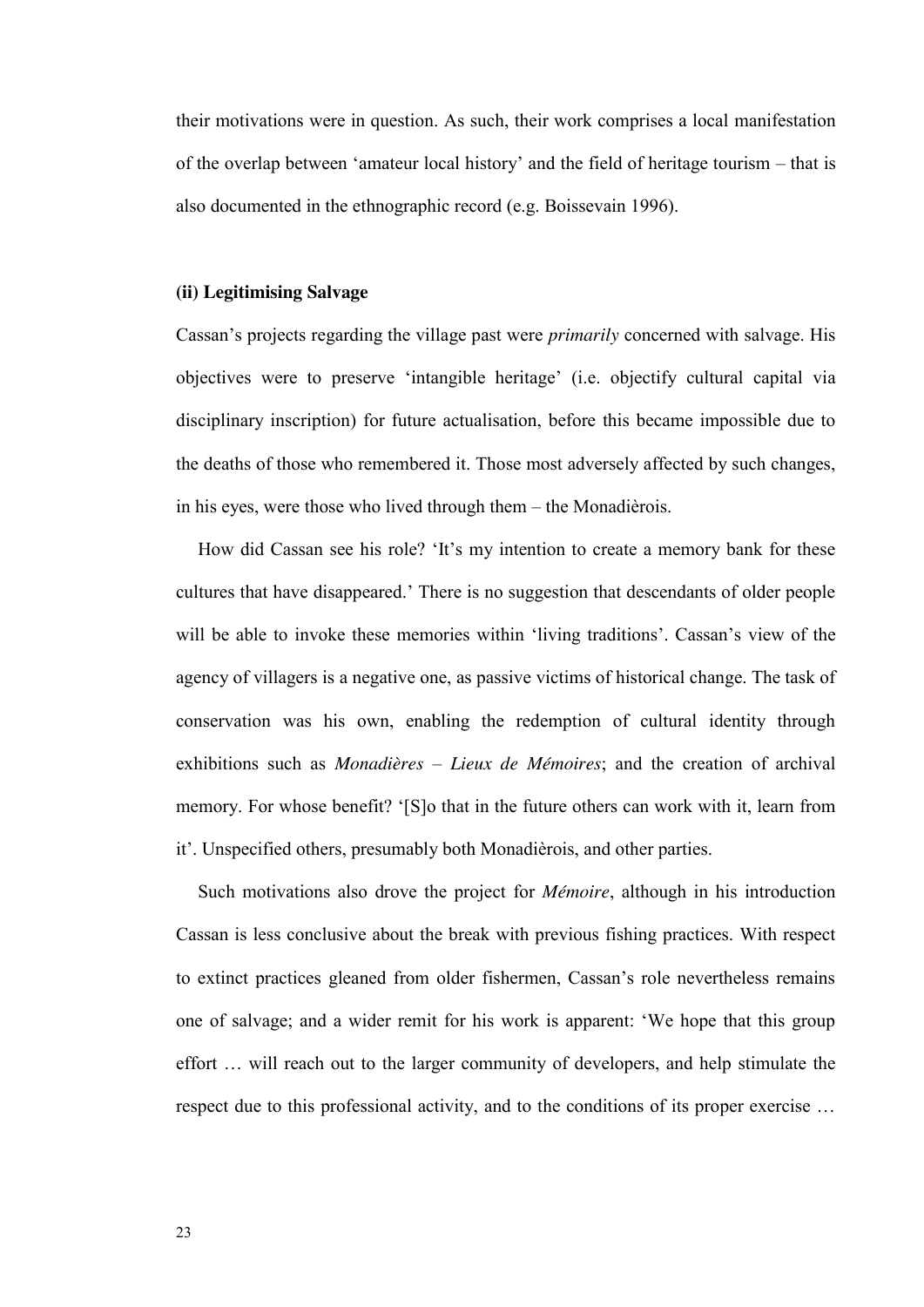Let us hope that prudence will in the end produce a harmony between heritage, authenticity, and local development' (Marty & Cassan 1993:6).

Like *l'Association*, Cassan's activities were thus aimed at disciplinary creation of an archive from oral sources. What was his basis for legitimacy? He could claim a degree of legitimacy through the C.P.I.E., which was networked, state-funded and recognised, with links to environmental and cultural institutions. This also funded his activities, and was the basis for recognition from institutions such as the *Parc*. Cassan's activities thus possessed greater symbolic and social capital than those of *l'Association*. Cassan also exhibited thoroughness and attention to detail, even if his encounter with an anthropologist in Geneva did not go according to plan. If in terms of established social fields, this appears to be an 'amateur' form of ethnographic practice, it was underpinned by a complex rationale and Cassan's professional status with the C.P.I.E.. In this sense, it was a hybrid, as it also bore resemblance to what might be termed the field of 'amateur ethnography' – those para-ethnographic discourses on rural life produced by local intellectuals and enthusiasts which enjoy significant legitimacy in the Midi in the context of regionalist interest in local 'cultures' and related identity politics. It was on this borderline, and in awareness of his 'exclusion' from the academic social field, that Cassan seemed to classify himself.

If Cassan's goal, however, was in some way to act as an organic intellectual (Gramsci 1971), his ambitions were not realised. For despite some outside recognition for his projects, his legitimacy within Monadières was in fact widely questioned – given his alienation from the Monadièrois; his involvement with *l'Association*; his status as an outsider; and perhaps most importantly, his goals, which did not cohere with those 'living traditions' of Monadièrois wherein the pasts he was 'salvaging' were *still*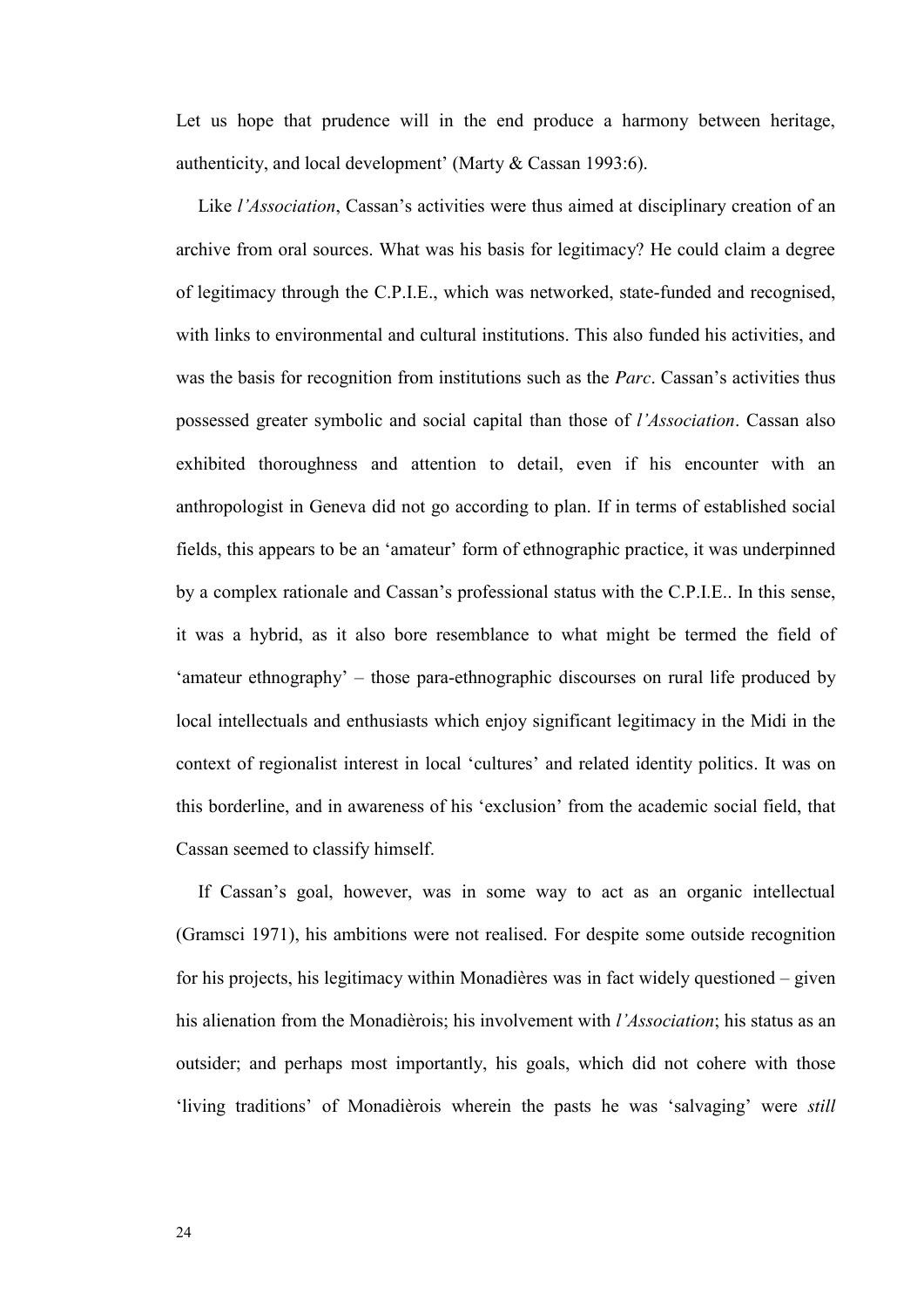*actualised*. In this respect, his work bears comparison with that of some professional anthropologists. As Clifford (1986:112) observes:

The theme of the vanishing primitive, of the end of traditional society (the very act of naming it 'traditional' implies a rupture), is pervasive in ethnographic writing … But the persistent and repetitious disappearance of social forms at the moment of their ethnographic representation demands analysis as a narrative structure.

 Clifford acknowledges the value of creating a record of vanishing customs. But he queries the narrative that what has disappeared constitutes a transcendent, holistic way of life, and that what remains is not worthy of recognition. At the same time, Clifford questions 'the mode of scientific and moral authority associated with "salvage" ethnography. It is assumed that the other society is weak and "needs" to be represented by an outsider (and that what matters in its life is its past, not present or future)' (1986:113). These critiques also apply to Cassan's para-ethnographic projects. Cassan's modernist outlook is more revealing about his values than informative about local attitudes. On a number of levels, Cassan had also failed to significantly establish his credentials in the village, or develop his projects in negotiation with residents. If he had, perhaps via creating an effective 'para-site' for his activities (Marcus 2000), he would have found his assumptions challenged – and ultimately, perhaps, some sympathetic collaborators among the Monadièrois, in the current climate of polarisation over heritage tourism.<sup>16</sup>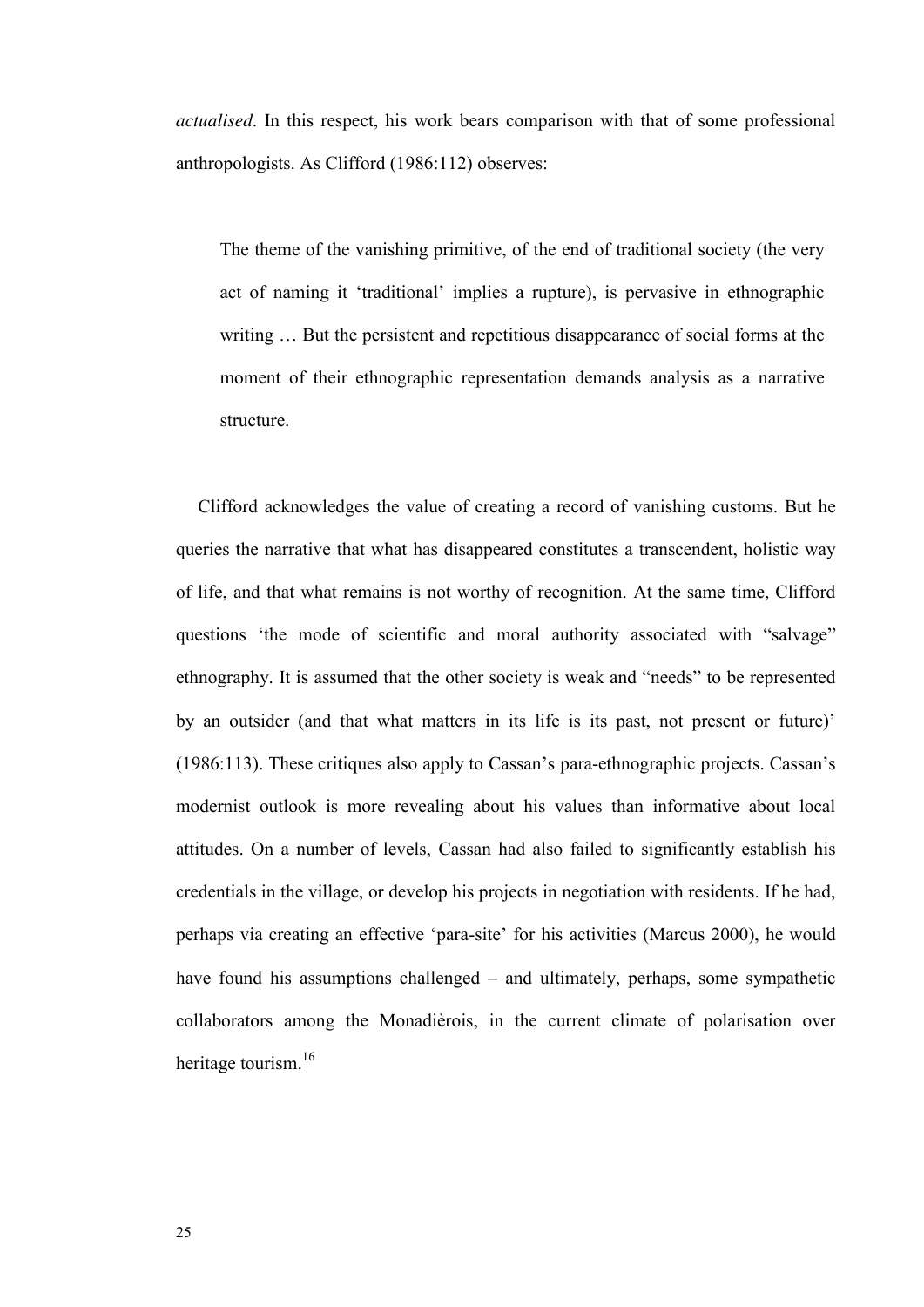#### **DISCIPLINARY ANTHROPOLOGY**

In this paper I have mapped ('disciplined'?) two distinct, if related sets of practices in Monadières, which were identified with my activities as an anthropologist. I have located them in relation to social fields of practice in France associated with heritage tourism, local history, French historiography, and amateur ethnography. The location of anthropology among these fields will complete the frame for a comparative analysis.

 The anthropological tradition in France, as is well-known, is markedly different in its historical trajectory from social anthropology in the United Kingdom, or indeed cultural anthropology in the United States (see Abeles 1999; Poirier 1984; Rogers 2001; Segalen and Zonabend 1987). The long-term association of French ethnology with museums is notable, which initially impelled a focus on material culture and its collection. This distinctive trajectory, and related interdisciplinary links with intellectual movements such as Surrealism, have also contributed to a greater engagement among French ethnologists with public discourses such as critical journalism than is evident in the Anglo-Saxon world, and greater public visibility

 The discipline is currently populated by a large cohort of tenured researchers at elite institutions such as the CNRS, alongside a smaller (c.150) number of teachers based in university departments (Rogers 2001). Anthropological study of rural France was extensively pursued by French researchers during the 1980s, although this has subsequently declined, as has study by UK and US anthropologists, which peaked in the 1990s. At a regional level, the work of Fabre and Lacroix (1973) is notable for its anthropological orientation, and has some visibility in local bookshops in the context of regionalist politics. That said, Monadières and environs have not been a subject of field study, and much of the local population have little or no knowledge of the discipline. In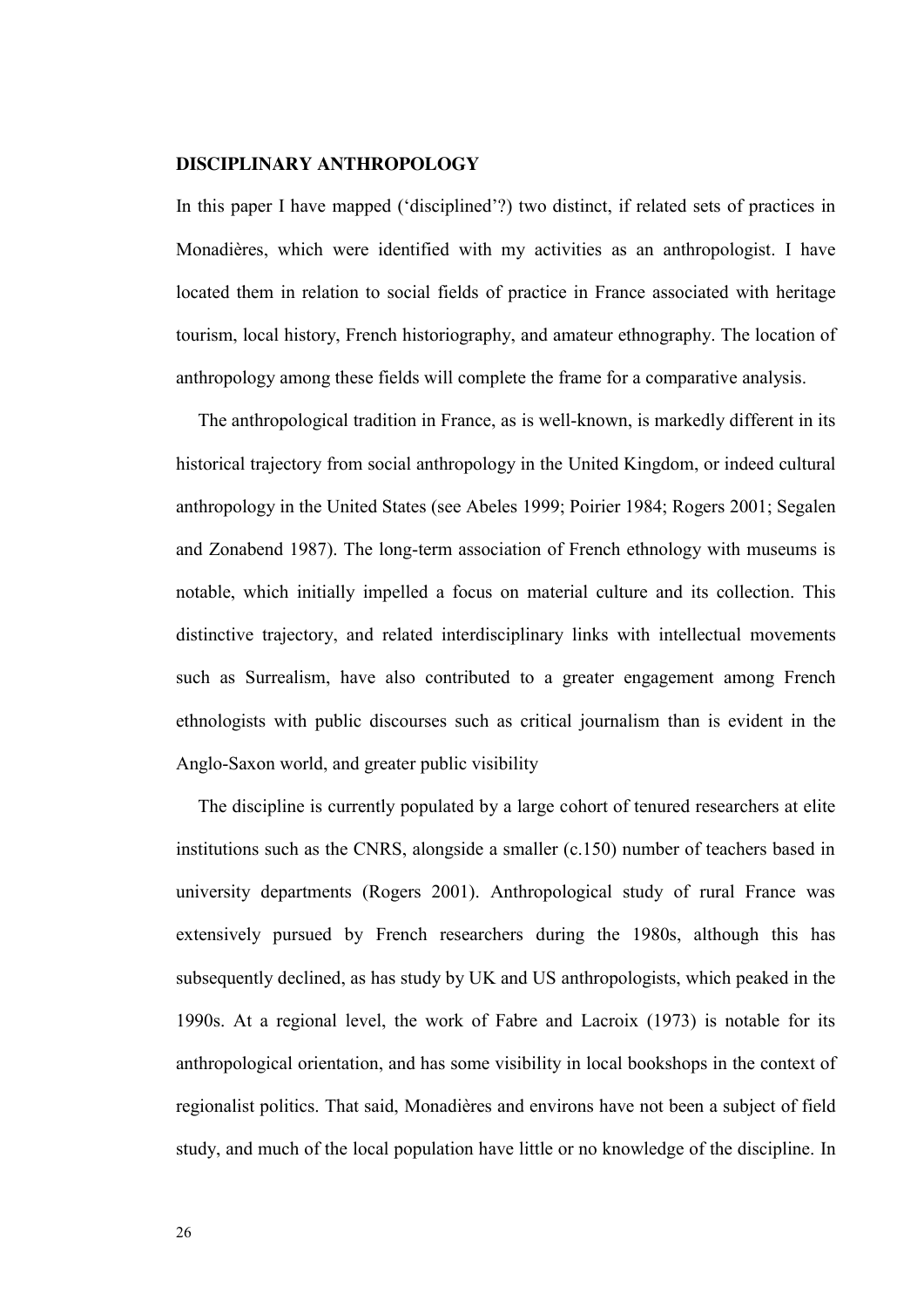sum, *les ethnologues français* can be viewed as a professional social field, alongside other relevant social fields noted in this article, with strong links, one can argue, with French historiography and particularly those more 'anthropological' historians with a regionalist focus (see Le Roy Ladurie 1975). Their professional cousins in North America and the United Kingdom arguably join them in comprising that composite, international social field, the international anthropological community. But in ethnographic terms, they have no explicit presence in Monadières beyond my own work, which was viewed as a form of 'scholarly local history', as I have explained.

 The genealogical links between French ethnology and the folklorist movement which developed from the mid-19<sup>th</sup> Century, however, *are* worthy of comment. The folklorists were responsible for the collection of a rich body of knowledge and artefacts pertaining to 'disappearing' traditions, of predominantly rural origins, a 'salvage' ethic which was also at work in anthropological circles farther afield (Clifford 1986). Their concern with documenting and preserving the vestiges of a pre-modern France in the face of industrialisation also influenced the study of rural France by French anthropologists during the 1980s (Abeles 1999, Rogers 2001), with its focus on vanishing 'peasant societies', and bear resemblance to the activities of Cassan and *l'Association*. To the extent that the 'popular', nostalgic modernist impulse of the folklorist tradition has diffused into wider society, and hybridised into conservation and heritage-related projects, including that underwriting heritage tourism and its justification, French ethnology could thus be said to share an intellectual genealogy with the activities of those such as Cassan and *l'Association* (cf. Graburn 1994). Such practices today are of course differentiated into distinct fields of knowledge production and cultural practice, but their linkages in the *longue durée* should be noted. Indeed, the diffusion of an ethnographic sensibility and procedures of disciplinary inscription in wider society via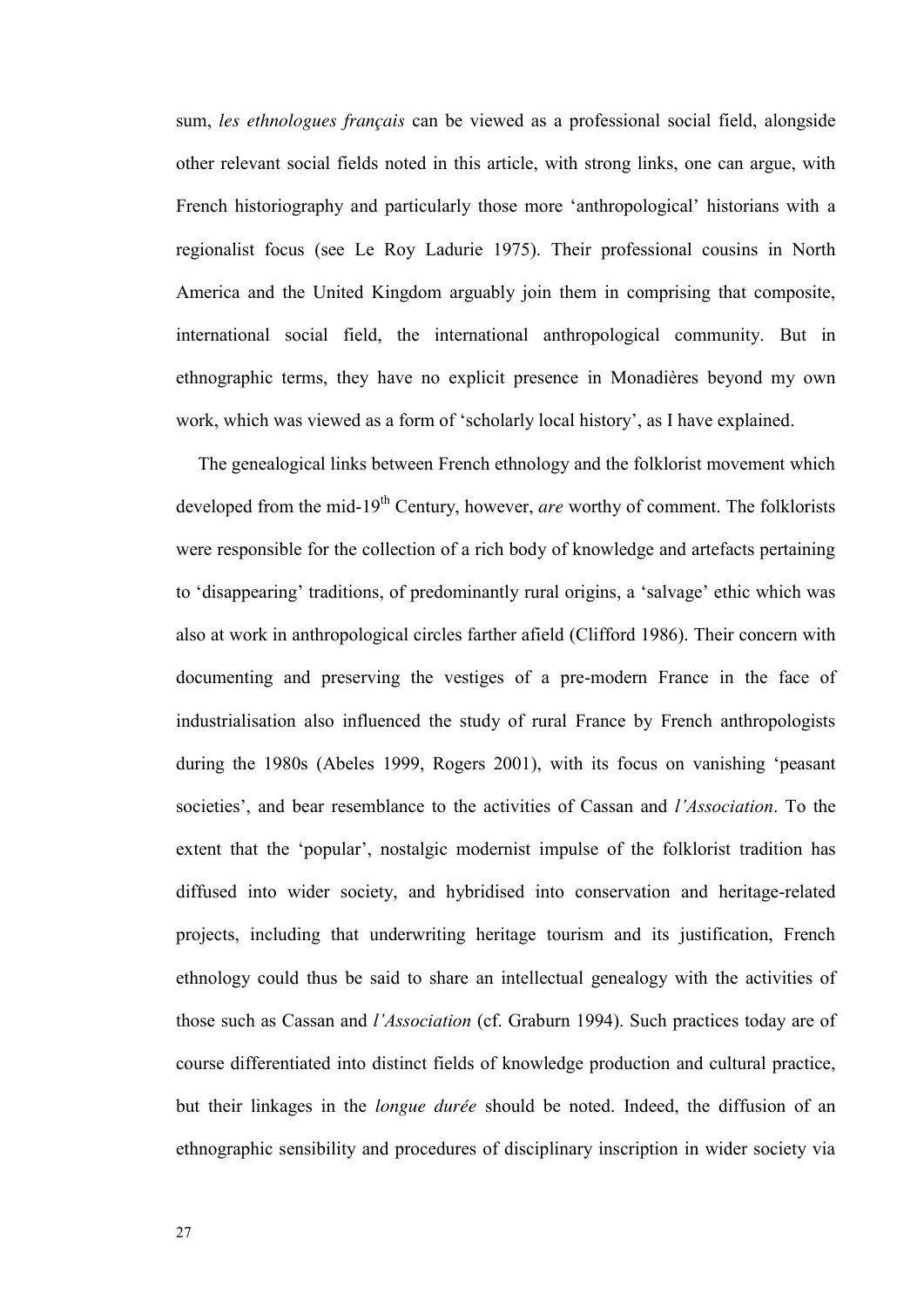this route clearly informed the work of *l'association*, whose members were aware of the folklore tradition and para-ethnographic elements of regionalist literatures. A shared genealogy thus generated one nexus of 'borrowing' between these social fields. Cassan, of course, was better acquainted with the anthropological project itself, as we have seen.

 Returning to the contemporary epoch, he notion of 'disciplinary programmes' will enable a sharper comparative focus. As stated, disciplinary programmes 'define a domain of social reality to be turned into an object of rational knowledge, intervened in and made functional' (Gledhill 1994:148) which is then implemented through *technologies* of power (appropriately designed practices), according to contingent *strategies*. Let us now use this concept to draw some parallels and distinctions between these ostensibly distinct social fields.

 The ways in which disciplinary programmes involving heritage and conservation (*l'Association* and Cassan) can be approximated to historiographical and anthropological practices (e.g. Guiffan and myself), is primarily through their common focus on the 'intangible cultural heritage' of Monadièrois; and the inscription techniques (written, oral and visual cataloguing) and archiving used to rationalise ('make functional') this heritage. Indeed, as I have noted, analytical terms such as 'intangible cultural heritage', indigeneity, and indeed 'cultural practices' are themselves emergent from such processes. Essentially, then, there are commonalities at the level of 'programmes of power', i.e. codifying practices. These could be analysed at length, although given the limitations of space, suffice it to say that historiography and anthropology exhibit more rigorous and sophisticated techniques of rationalisation and inscription than Cassan and *l'Association*. The hybridisation of these different discursive practices thus remains partly at the level of desire: my output was requested, but not delivered. However, there was 'borrowing' at a general level, in terms of the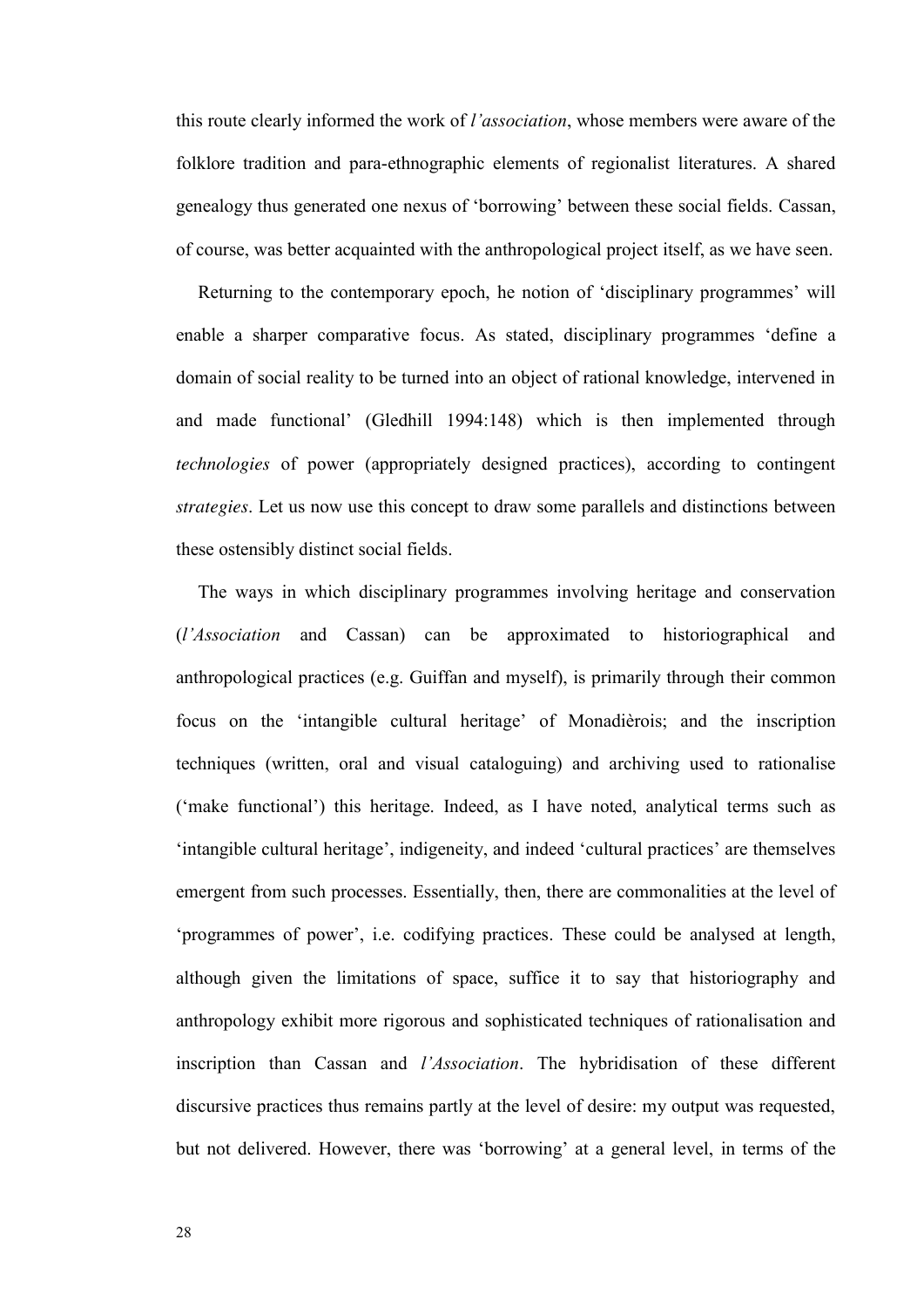legitimacy that historiographical and ethnological discourse enjoy in France and that can be imparted to local heritage discourses by association. This was consolidated in both cases through prominent foregrounding of discursive forms and research practices common to ethnology, although these have been rendered hybridised, or 'amateur', in the process. Finally, to the extent that these fields are descended from the French  $19<sup>th</sup>$ century folklorist movement, such hybridisation was also informed by genealogical linkage and inheritance between these social fields. Similarities, in this respect, were more notable for Cassan's activities than for those of *l'Association*.

To the extent that we all mobilise our disciplined resources through technologies of power, historiography and anthropology certainly have extensive apparatuses, which reach beyond the academy, for example, to public and private sector agents who utliise social scientific and historical materials. The state-sponsored *Pays Cathare* network, through which heritage tourism was operationalised, also constitutes a formidable apparatus for mobilisation. Analysing the impact of such technologies on political economic relations within the *commune* is therefore key. In the case of *l'Association*, with respect to heritage tourism, their work has had a modest impact since the early 2000s, due to deficiencies in the 'technologies' required for development – i.e. the tourism infrastructure requires greater investment. Indeed, the housing market has become the serious issue in the locality in recent years, facilitated by the increase in visitors, and driven by members of *l'Association* who have become estate agents in the quest for a more lucrative income.<sup>17</sup> Ultimately, then, this suggests that historiography and anthropology, in terms of their social and financial benefits to practitioners, have been marginally more productive, although they have not adversely impacted on political economic relations.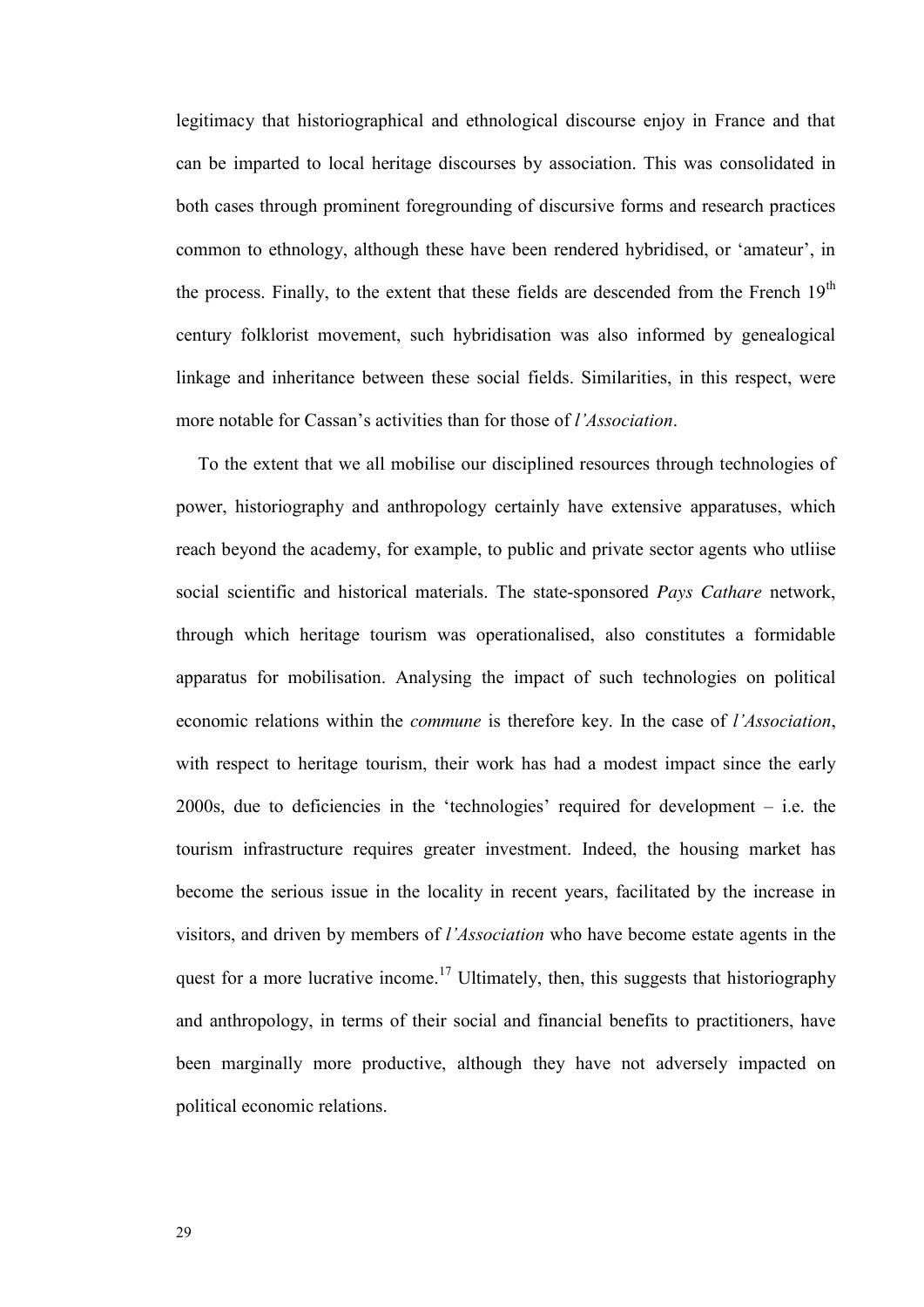A further frame for comparison is that of strategies of power. In this regard, to the extent that the historiographer's and anthropologist's commonly-professed goals of 'contribution to knowledge' are shadowed by the personal and economic returns of professional practice, they share a commonality with heritage tourism stakeholders, who highlight the benefits of conserving the past for future generations, above and beyond their modest personal remuneration to date. Cassan, meanwhile, emerges as an altruistic idealist, whatever the status of 'salvage ethnography' among professional anthropologists – whose reward is effectively the accomplishment of his self-conceived work of redemption.

 The analysis suggests, therefore, that the anthropologist, historian, and advocate of heritage tourism all share a problematic disciplinary relationship to the indigenous inhabitants of Monadières and their 'intangible cultural heritage', which ultimately, they mobilise for modest personal ends. In the case of heritage tourism, this is often characterised by Monadièrois in explicit terms as being 'exploited'. In the case of Guiffan and myself, this has not been the case, to such an extent. It is probably fair to say that our activities have been viewed by most as legitimate discursive practice and contributions to the prestige and heritage of the village, as a result of the established social fields with which they are associated. This might also be linked to our more rigorous and developed disciplinary techniques, which were respected by some, though certainly not all informants as productive of socially valuable knowledge and as symbols of valued and legitimate expertise. That said, some Monadièrois view all our activities as self-interested, a charge which none are immune from. Whatever idealistic motivations I might have had for conducting fieldwork on what I initially perceived to be the ongoing integration of rural Europeans into exploitative political economic networks, these aims did not easily concord with multiple local views on social change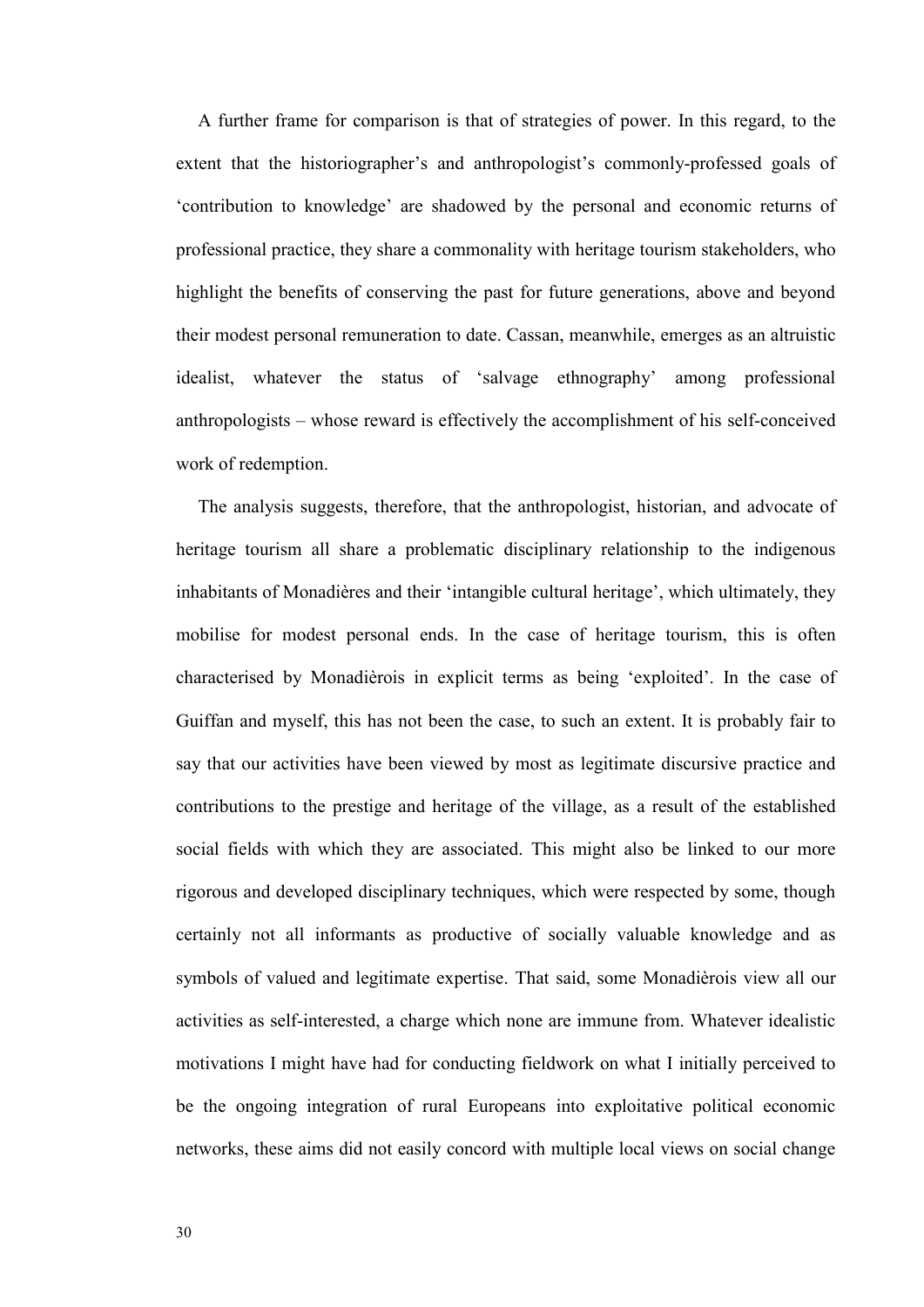in Monadières and environs. And whether or not such research can be viewed as a contribution to the public good – which is clearly a problematic category – it is inevitably a reflection of personal motivations, which in my case arose from family experience of the dismantling of former mining communities in rural Lancashire during the 1960s and 1970s.

 However, we should also note that the 'intangible heritage' of Monadièrois were, of course, not unchanging. Self-awareness of 'heritage' produced among Monadièrois by recent social change was part of a long-term process of interaction and integration with wider social and political economic realities, and to a degree, a resistance to this process. Likewise, their 'intangible heritage' was by no means undifferentiated, free from hierarchies, or devolved from their own desire to lay claim to the village as an inalienable resource (see Hodges 2010). So it would be fallacious to view Monadièrois cultural practices as a transcendent, holistic way of life (cf. Clifford 1986), or exempt the Monadièrois themselves from the frame of self-interest. Indeed, some of the more ethnographically-minded informants I worked with among them had clearly undertaken their own disciplinary reviews of Monadièrois cultural practices and history, particularly those influential figures who had served in the socialist *mairie* during the late 1970s and 1980s. 'Being Monadièrois' was thus itself partly the product of a disciplinary self-accounting.

 Ultimately, then, analysis of similarities and differences between these disciplinary practices problematises anthropology's relationship to its subjects, and in the final analysis, the anthropologist's status as a social intellectual. Anthropologists are engaged in their own programme of disciplinary power (cf. Rabinow 1989). One way, perhaps, in which the anthropologist might clarify this issue is to critically rethink the feedback loop from such 'disciplinary' fieldwork to its subjects. Grimshaw and Hart (1993)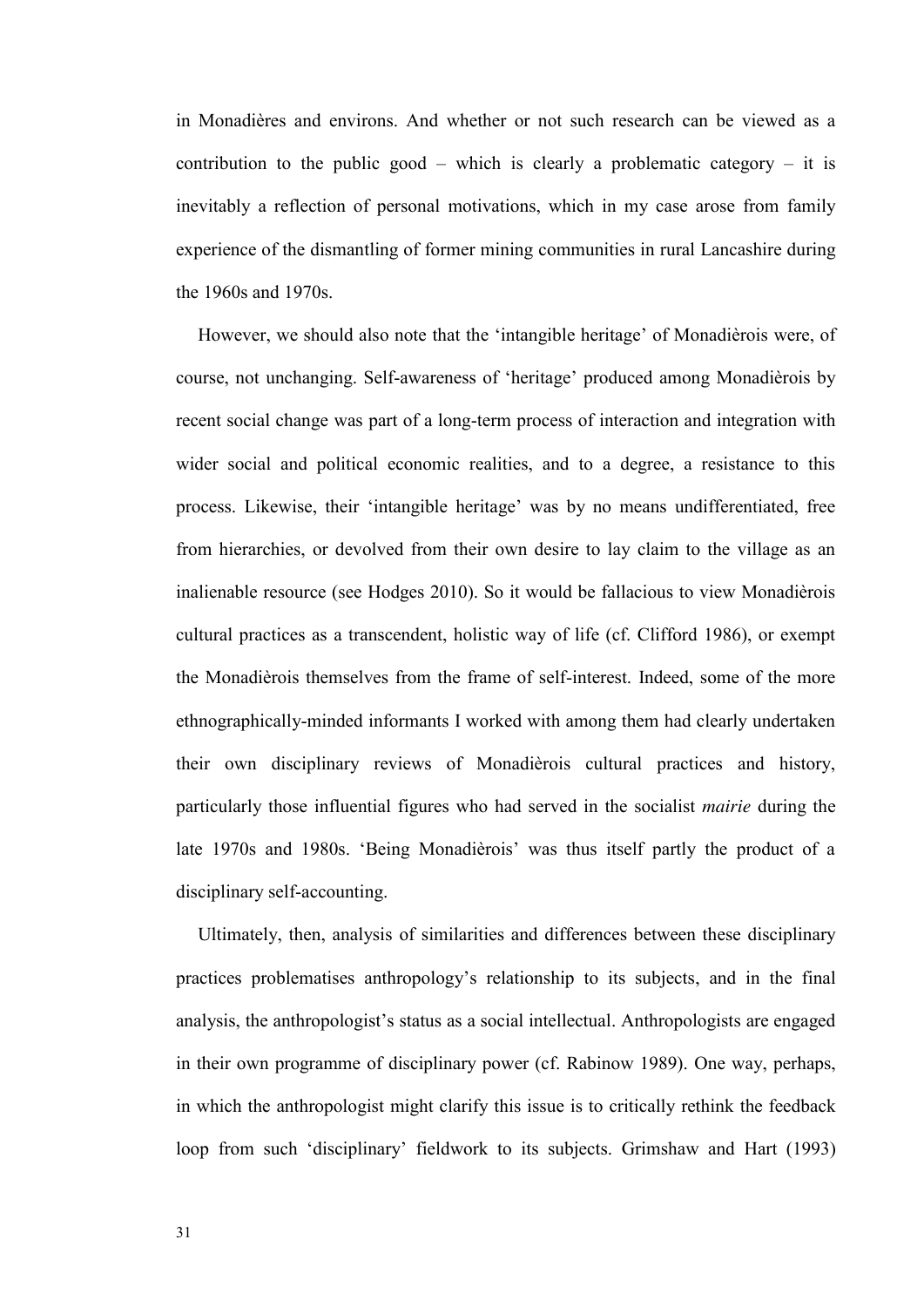identified a related 'insularity' in academic professionalism. They charged that 'new patterns of social engagement, extending beyond academic boundaries' (ibid.:44) were called for, that went beyond fashionable calls for formal innovation (e.g. Clifford  $\&$ Marcus 1986). They endorsed 'amateur' practice as a utopian communitarian model – a project which was initially pursued via Hart's 'small triple-a' discussion group, and may now have found fertile ground with the 'Open Anthropology Cooperative' social network.<sup>18</sup> The formal question remains, however, in the sense that directed engagement with fieldwork contexts requires innovative, *locally-nuanced* discursive practice. In this sense, the 'found imaginaries' (Marcus 1998:3–30) of fieldwork might also give rise to emergent discursive forms, in relation to the specific local contexts in which anthropological research can acquire relevance – alongside professional output. Engagement with such non-academic technologies of public discourse, their hybridisation and incorporation into anthropological strategies, can enable productive feedback and critical engagement with fieldwork contexts, alongside 'traditional' roles such as advocacy (Ahmed & Shore 1994; MacClancy & McDonaugh 1996).<sup>19</sup> Naturally, they would not supplant the comparable need for anthropologists to create authoritative, expert academic discourse, employing precisely those rigorous techniques of inscription and analysis that some individuals in places such as Monadières might view as enabling and validating their expertise. Only on the basis of such discourse, perhaps, can anthropologists speak the truth to disciplinary power, although the manner in which they represent such findings could equally be one of discursive disruption (cf. Taussig 2010).

 What would the content of such critically rethought engagement be? Perhaps a problematisation of the very categories of 'indigenous' and 'heritage', as the creation of local 'para-sites' might lead in turn to a reconceptualisation of relations between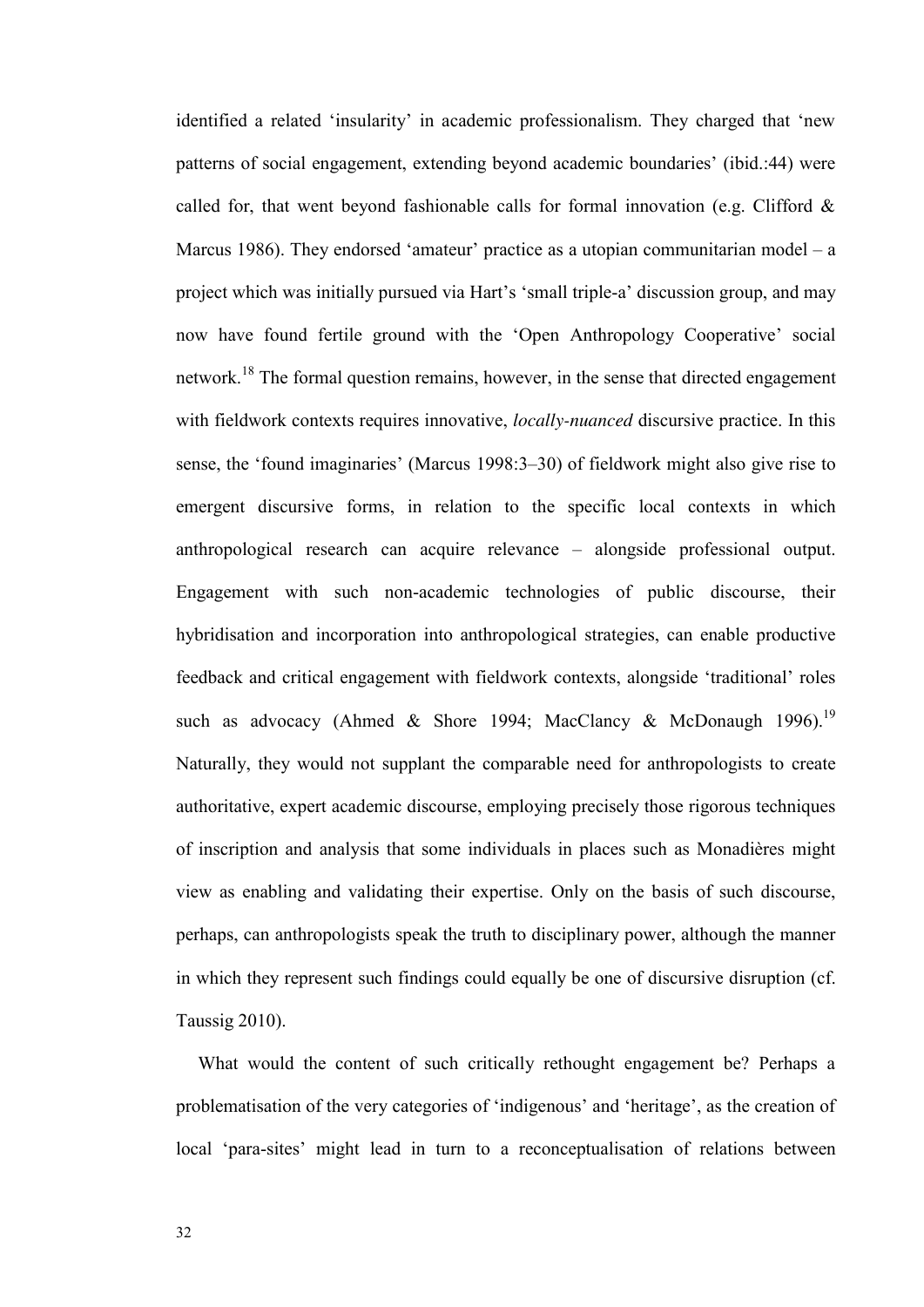researcher and informant among anthropologists. It might also lead to the creation of 'para-ethnographies' and 'impact' integrating local and academic views, established on common, dialogical ground. In 1986, Paul Rabinow suggested that academic tenure is a pre-requisite for such 'experimental' activity. With recent government and research council directives on the importance of 'impact', in the UK at least, it would appear that the tables have been turned, and that such engagement is now necessary for academic longevity. But ultimately, such an impact model must have its limits. For difference of viewpoint is of value in collaboration. Without the disciplinary processes intrinsic to the anthropological programme, aligned on the trajectory of scholarly differentiation rather than collaborative objectives or public accountability, no fertile distinction might exist from which impact – with its implication of an abrupt closure of distance – could be generated.

#### **ACKNOWLEDGEMENTS:**

Initial fieldwork was funded by the ESRC. I am grateful as ever to friends and associates in Monadières. This paper was originally presented at ASA 09, 'Anthropological and Archaeological Imaginations: Past, Present and Future', at the panel 'Imagineering the Past: the (Mis)uses of Anthropology and Archaeology in Tourism'. My thanks to Noel Salazar for convening the panel, and to Nelson Graburn and others present for their insights and feedback.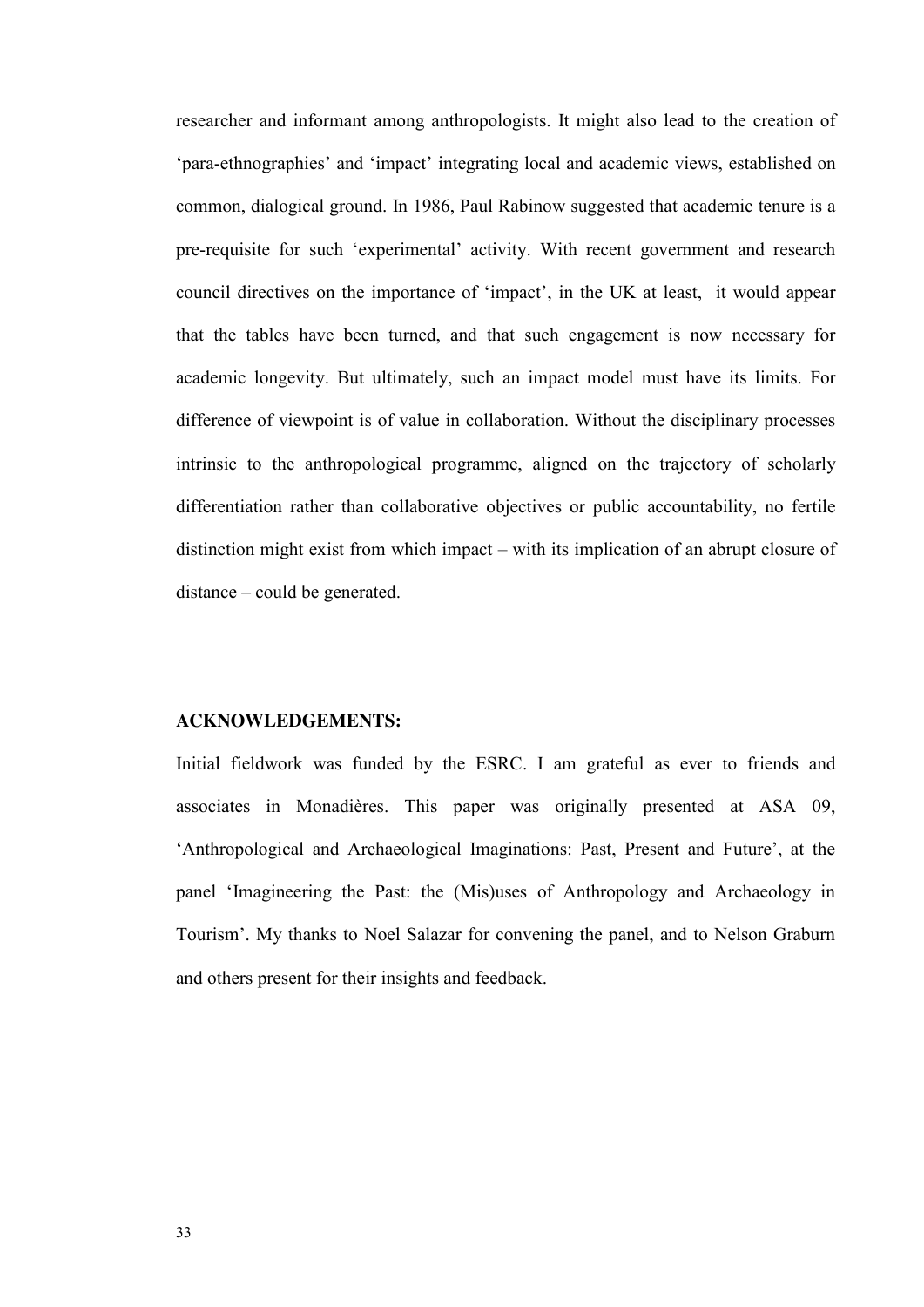<sup>1</sup> "Intangible cultural heritage" means the practices, representations, expressions, knowledge, skills – as well as the instruments, objects, artefacts and cultural spaces associated therewith – that communities, groups and, in some cases, individuals recognize as part of their cultural heritage. This intangible cultural heritage, transmitted from generation to generation, is constantly recreated by communities and groups in response to their environment, their interaction with nature and their history, and provides them with a sense of identity and continuity, thus promoting respect for cultural diversity and human creativity' (UNESCO 2003). My adoption of this terminology is not unproblematic, as it can be analysed as the product of a similar process to that which is under analysis here. But it offers a shorthand for the 'living traditions' under discussion and, arguably, introduces a 'distancing effect' (*Verfremdungseffekt*) into the article that anthropological terms would not (cf. Brecht 1964). This is of value as terms such as 'indigenous', 'living tradition', 'cultural practices' etc. can be viewed as products of an analogous process of disciplinary objectification and rationalisation by the anthropological project, which it is my intention to problematize.

 $2$  As Feenberg (2004:97) writes: 'Deworlding is a salient feature of modern societies, which are constantly engaged in disassembling natural objects and traditional ways of doing things and substituting technically rational ways … Deworlding consists of a process of functionalisation in which objects are torn out of their original contexts and exposed to analysis and manipulation … Disclosure … qualifies functionalisation by orienting it toward a new world containing those same objects and subjects.' These concepts form central components of Feenberg's 'Instrumentalisation Theory'.

<sup>3</sup> 'The para-ethnographic is that side of diverse discourses and practices that represents the social ground for specific purposes and goals and is done thickly or thinly with considerable consequences for events and actions. This is an ethnographic process of knowledge creation, what anthropologists do, albeit in a more explicit and committed way' (Holmes and Marcus 2006:54). This 'pre-existing ethnographic consciousness' is found in a range of contexts, from expert cultures of banking and NGOs, to art practices, the military, the experimental systems of

 $\overline{a}$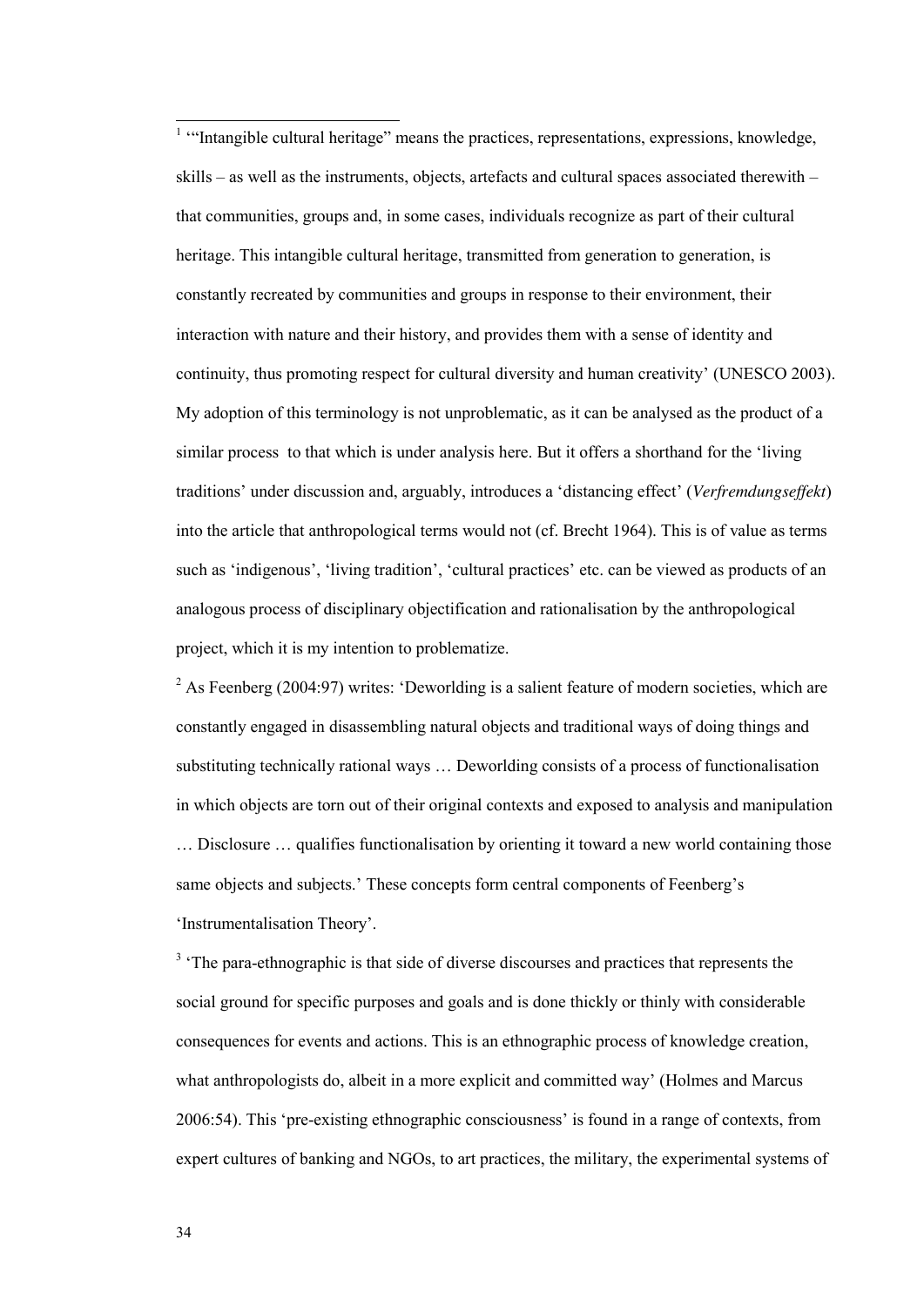scientists, to youth cultures, theatre groups, and so on (Holmes and Marcus 2008). It can also be credited with varying degrees of accuracy, from the systematic cultural account, to subversive and fragmentary social discourses, to thinly disguised ideology.

<sup>4</sup> Jenkins (1992:85) glosses Bourdieu's concept of the social field: 'The boundaries of fields are imprecise and shifting … although they include various institutionally constituted points of entry. The boundary of any given field, the point(s) at which the field ceases to have any impact on practice, is always at stake in the struggles which take place within the field. A field is, by definition, "a field of struggles" in which agents' strategies are concerned with the preservation or improvement of their positions with respect to the defining capital of the field.'

<sup>5</sup> Censuses of 1946 & 1999.

6 *Lou \*\*\**, 1995: 11—12.

 $\overline{a}$ 

7 The French *ecomusée* movement emerged in the 1970s with the aim of conserving the cultural and material heritage of distinctive regions. It was also concerned to promote interaction and debate with the general public about heritage-related topics, and its influence has subsequently spread overseas. (See [http://www.fems.asso.fr/index2.html,](http://www.fems.asso.fr/index2.html) accessed 6/1/2011.)

<sup>8</sup> An *association loi 1901* is authorised by the Waldeck-Rousseau law of 1 July 1901, which remains the principal statute underwriting the foundation of non-profit associations in France. It grants non-commercial status to them for tax purposes, among other things, while also imposing certain requirements, such as annual meetings, and a registered name and purpose. More than a million such associations currently exist in France, ranging from small village 'clubs' to larger associations with salaried employees.

<sup>9</sup> A fishing 'cabin' in English, this particular one being of an older style and hence worth preserving (*sic*.).

<sup>10</sup> The *Service maritime* ('Maritime Service') is the state coastal authority; the *conseil régional* ('regional council') is the regional elected body; the *Direction régional des affaires culturelles* ('Regional Ministry for Cultural Affairs') is in charge of regional cultural affairs.

 $11$  The government department responsible for roads and other such public areas.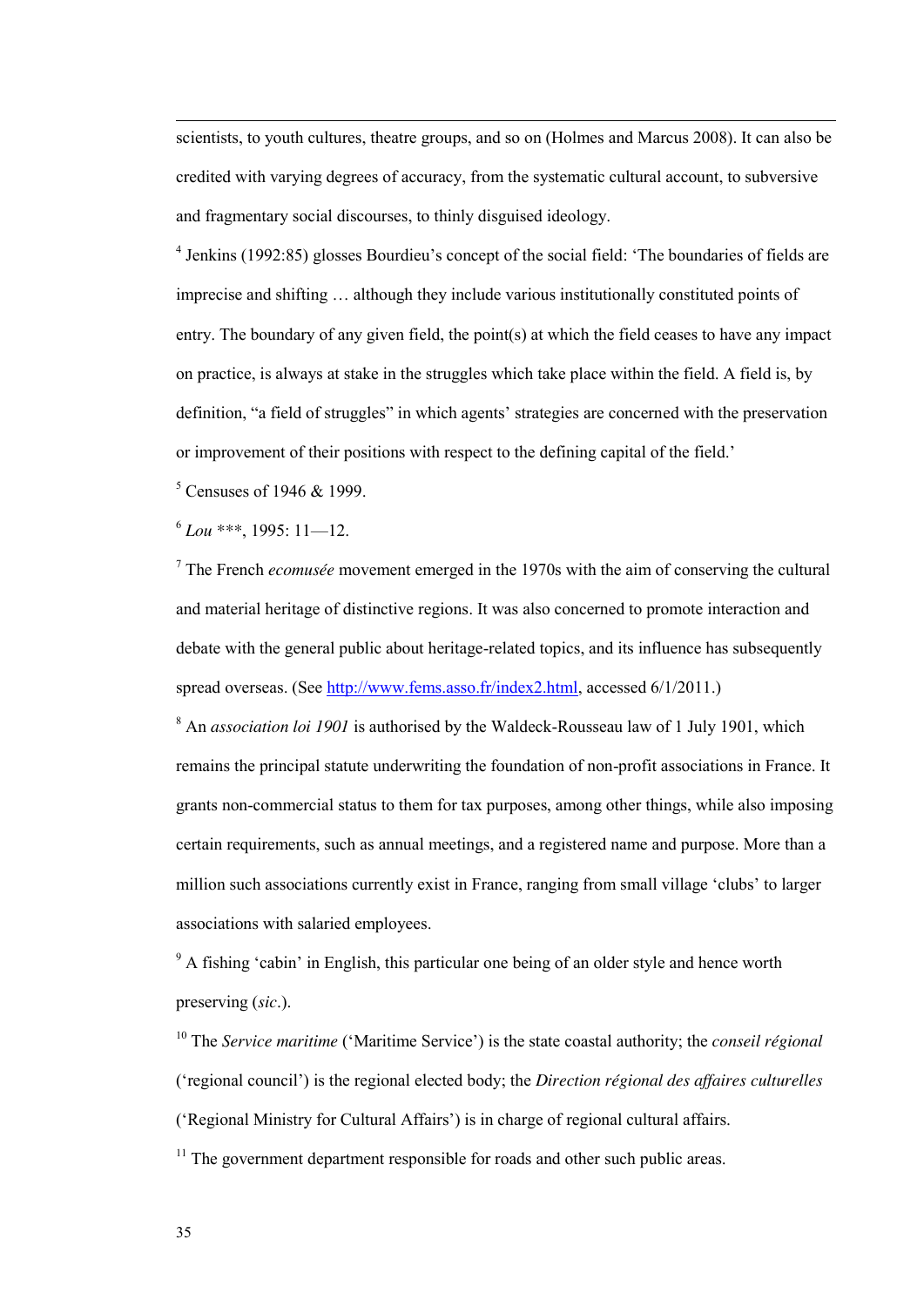<sup>12</sup> Translated from a C.P.I.E. pamphlet.

 $\overline{a}$ 

 $13$  Such navigation methods have been commented on in the regional literature.

<sup>14</sup> Marty & Cassan 1993:5–6; my translation.

<sup>15</sup> Let us recall Harris's (1996:3) analysis: 'In temporal terms the modernist moment is constituted by the idea of rupture … The identification of the modern is first and foremost a question of temporality, the *Neuzeit* or *le moderne* was new with respect to what came before, thus registering a break with the past.' This perspective is often linked with nostalgia for an organic community, as it has been in social theory.

<sup>16</sup> The 'para-site' is a staged, collaborative zone of encounter and dialogue between anthropologists and their informants, sometimes involving a return to the university from the field with selected interlocutors to generate new insights before resuming fieldwork (Marcus 2000). It might be further extended to refer to encounters between para-ethnographers such as Cassan, and the subjects of their work.

<sup>17</sup> There is not so great a difference between these practices, perhaps. Heritage tourism 'deworlds' (Feenberg 2004) the cultural capital of the village, real estate its material resources, often glossed by heritage-informed publicity and sold to visitors attracted by this image. The price boom has directly increased social inequality in the locality, as young Monadièrois can no longer afford to live there.

<sup>18</sup> See Hart 1997,<http://openanthcoop.ning.com/> (accessed  $6/1/2011$ ). The 'snall triple-a' was the 'amateur anthropological association', a mocking cousin to the American Anthropological Association. It was founded by Hart and Grimshaw in the early 1990s, although in social terms it existed primarily as an email discussion list.

 $19$  To these ends, for several years I have been engaged in a public anthropology project with the objective of producing a literary novel based on fieldwork in France that casts anthropological insights in accessible local form. Several novels set on the coast of Languedoc were widely read in Monadières – more so than Guiffan's histories, which were purchased but not always read.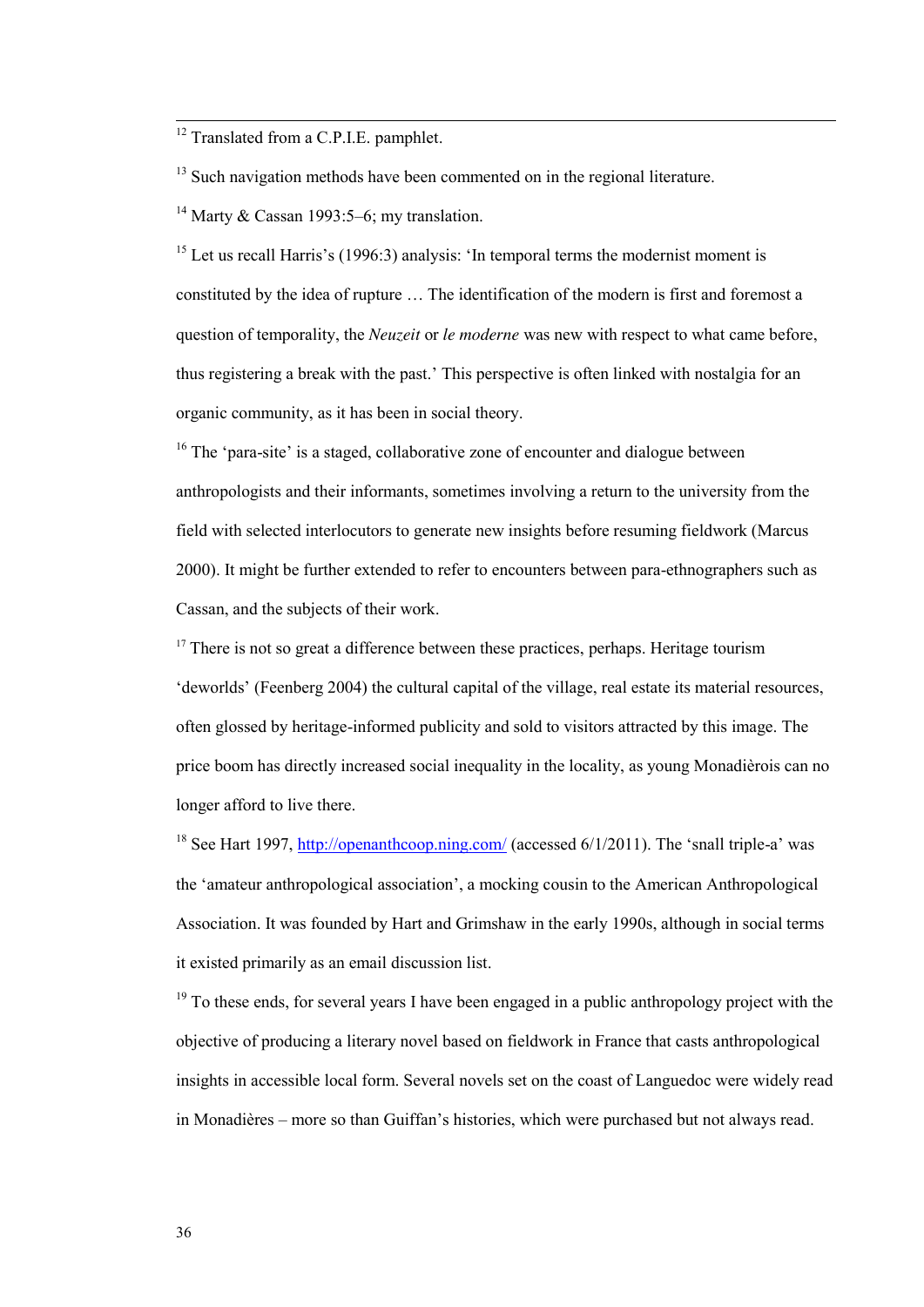#### **BIBLIOGRAPHY**

Abélès, Marc (1999) 'How the Anthropology of France has changed Anthropology in France: New Directions in the Field', *Cultural Anthropology* 14(3): 404–408.

Abram, Simone, Waldren Jackie, & Macleod Donald (eds.) (1997) *Tourists and Tourism. Identifying with People and Places*. Oxford & New York: Berg.

Ahmed, Akbar & Cris Shore (eds.) (1994) *The Future of Anthropology: Its Relevance to the Contemporary World*. London: Athlone.

Boissevain, Jeremy (1996) 'Introduction', in Boissevain Jeremy (ed.), *Coping With Tourists. European Reactions to Mass Tourism*. Providence & Oxford: Berghahn Books, pp.1–26.

Bourdieu, Pierre (1992) *Distinction. A Social Critique of the Judgement of Taste*. London: Routledge.

Brecht, Bertolt (1964) *Brecht on Theatre: The Development of an Aesthetic*. London: Methuen.

Clifford, James (1986) 'On Ethnographic Allegory', in James Clifford & George Marcus (eds.), *Writing Culture: The Poetics and Politics of Ethnography*. Berkeley & Los Angeles: University of California Press.

Fabre, D. & J. Lacroix (1991 [1973]) *La vie quotidian des paysans du Languedoc au*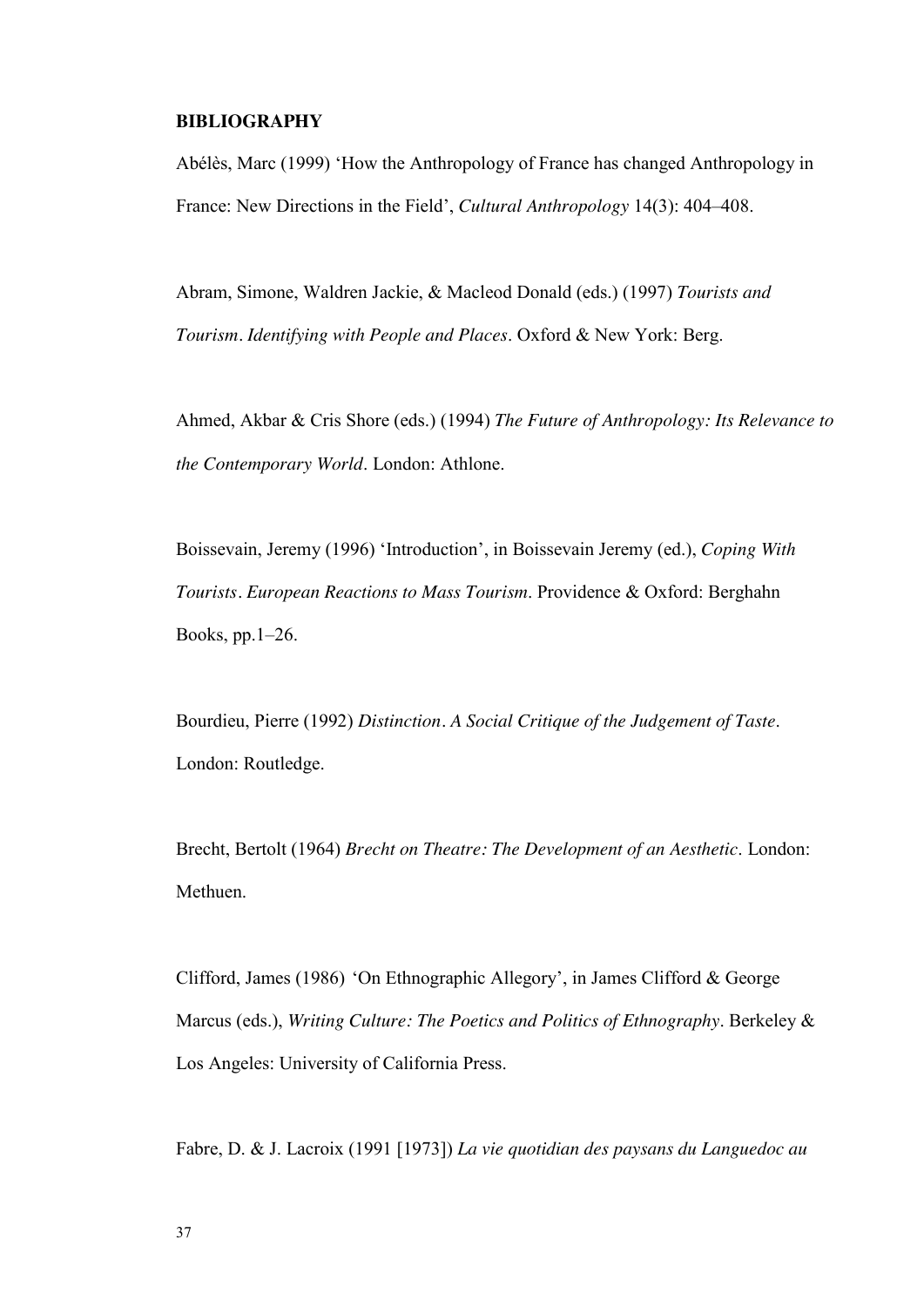*XIXe siècle*. Paris: Hachette.

Feenberg, Andrew (2004) 'Modernity Theory and Technology Studies: Reflections on Bridging th*e* Gap', in T.J. Misa, P. Bray & A. Feenberg (eds.), *Modernity and Technology*, Cambridge, Mass.: MIT Press, pp.73–104*.* 

Foucault, Michel (1977) *Discipline and Punish: The Birth of the Prison*. London: Allen Lane.

Foucault, Michel (1980) *Power/Knowledge. Selected Interviews and Other Writings, 1972–1977*. London: Harvester Wheatsheaf.

Gledhill, John (1994) *Power and its Disguises. Anthropological Perspectives on Politics*. London: Pluto Press.

Goody, Jack (1987) *The Interface between the Written and the Oral.* Cambridge: Cambridge University Press.

Graburn, Nelson (1994) 'Tourism, Modernity and Nostalgia', in Akbar Ahmed & Cris Shore (eds.), *The Future of Anthropology: Its Relevance to the Contemporary World*. London: Athlone, pp.158–178.

Graham, B., Ashworth, G., & Tunbridge, J. (2000) *A Geography of Heritage: Power, Culture and Economy*. London: Hodder Arnold.

Gramsci, Antonio (1971) *Selections from the Prison Notebooks*. London: Lawrence &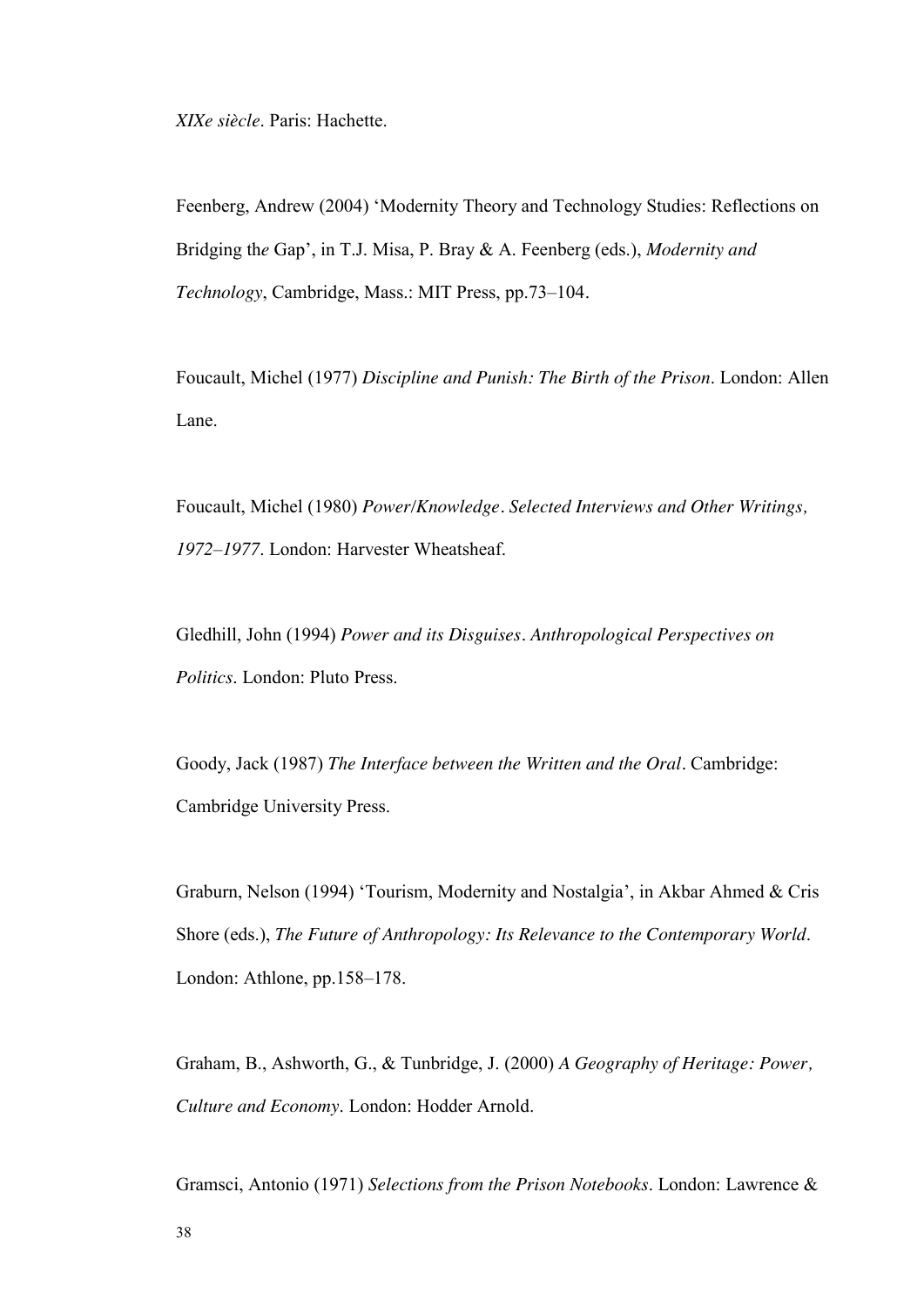Wishart.

Greenwood, Davydd (1989) 'Culture by the Pound: An Anthropological Perspective on Tourism as Cultural Commodification', in Valerie Smith (ed.), *Hosts and Guests: The Anthropology of Tourism*. Philadelphia: University of Philadelphia Press.

Grimshaw, Anna & Keith Hart (1993) *Anthropology and the Crisis of the Intellectuals*. Cambridge: Prickly Pear Pamphlet No.1.

Guiffan, Jean (1979) *Bages et son étang*. Salles d'Aude: Service Occitan d'imprimerie.

Guiffan, Jean (2007) *Histoire de Bages et des ses inhabitants*. Bages: Editions Elysiques.

Harris, Olivia (1996) 'The Temporalities of Tradition. Reflections on a Changing Anthropology', in Victor Hubinger (ed.), *Grasping the Changing World*. London: Routledge.

Hart, Keith (1997) 'Prickly Pear Polemics: Anthropology beyond the University', *Critique of Anthropology* 17(1): 99–102.

Hewison, Robert (1987) *The Heritage Industry*. London: Methuen.

Hodges, Matt (2001) 'Food, Time and Heritage Tourism in Languedoc, France', *History and Anthropology* 12(2): 179-212.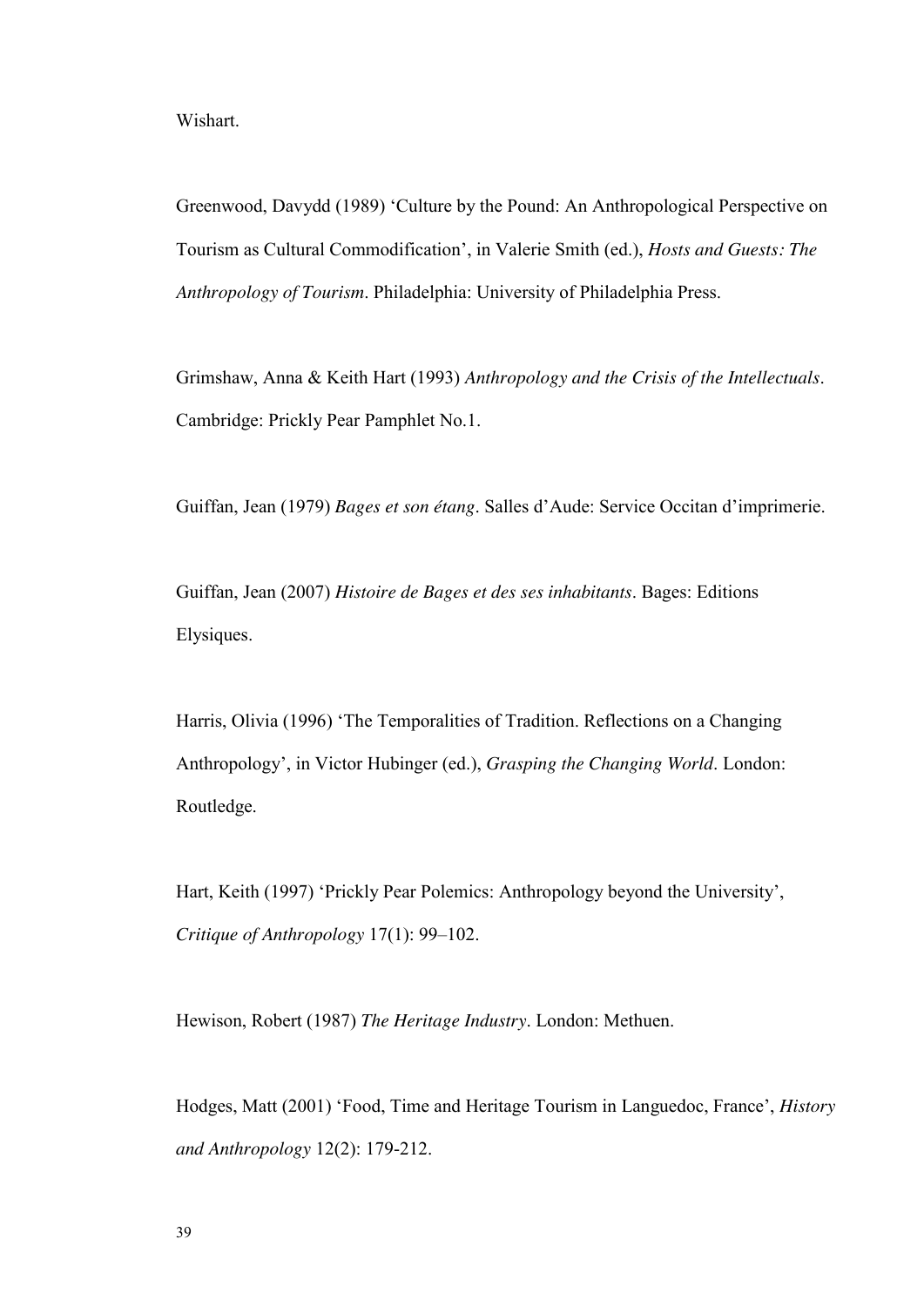Hodges, Matt (2010) 'The Time of the Interval: Historicity, Modernity, and Epoch in Rural France', *American Ethnologist* 37(1): 115–131.

Holmes, Douglas R. & George E. Marcus (2005) 'Cultures of Expertise and the Management of Globalization: Toward the Re-Functioning of Ethnography', in Aihwa Ong & Stephen J. Collier (eds.), *Global Assemblages: Technology, Politics, and Ethics as Anthropological Problems*. Oxford: Blackwell.

Holmes, Douglas R. & George E. Marcus (2006) 'Fast Capitalism: Para-Ethnography and the Rise of the Symbolic Analyst', in Melissa S. Fisher & Greg Downey (eds.), *Frontiers of Capital: Ethnographic Reflections on the New Economy*. Durham: Duke University Press.

Holmes, Douglas R. & George E. Marcus (2008) 'Collaboration Today and the Re-Imagination of the Classic Scene of Fieldwork Encounter', *Collaborative Anthropologies* 1: 81–101.

Jenkins, Richard (1992) *Pierre Bourdieu*. London: Routledge.

Le Goff, Jacques (1992) *History and Memory*. New York: Columbia University Press.

Le Roy Ladurie, E. (1975) *Montaillou, village Occitan de 1294 à 1324*. Paris: Gallimard.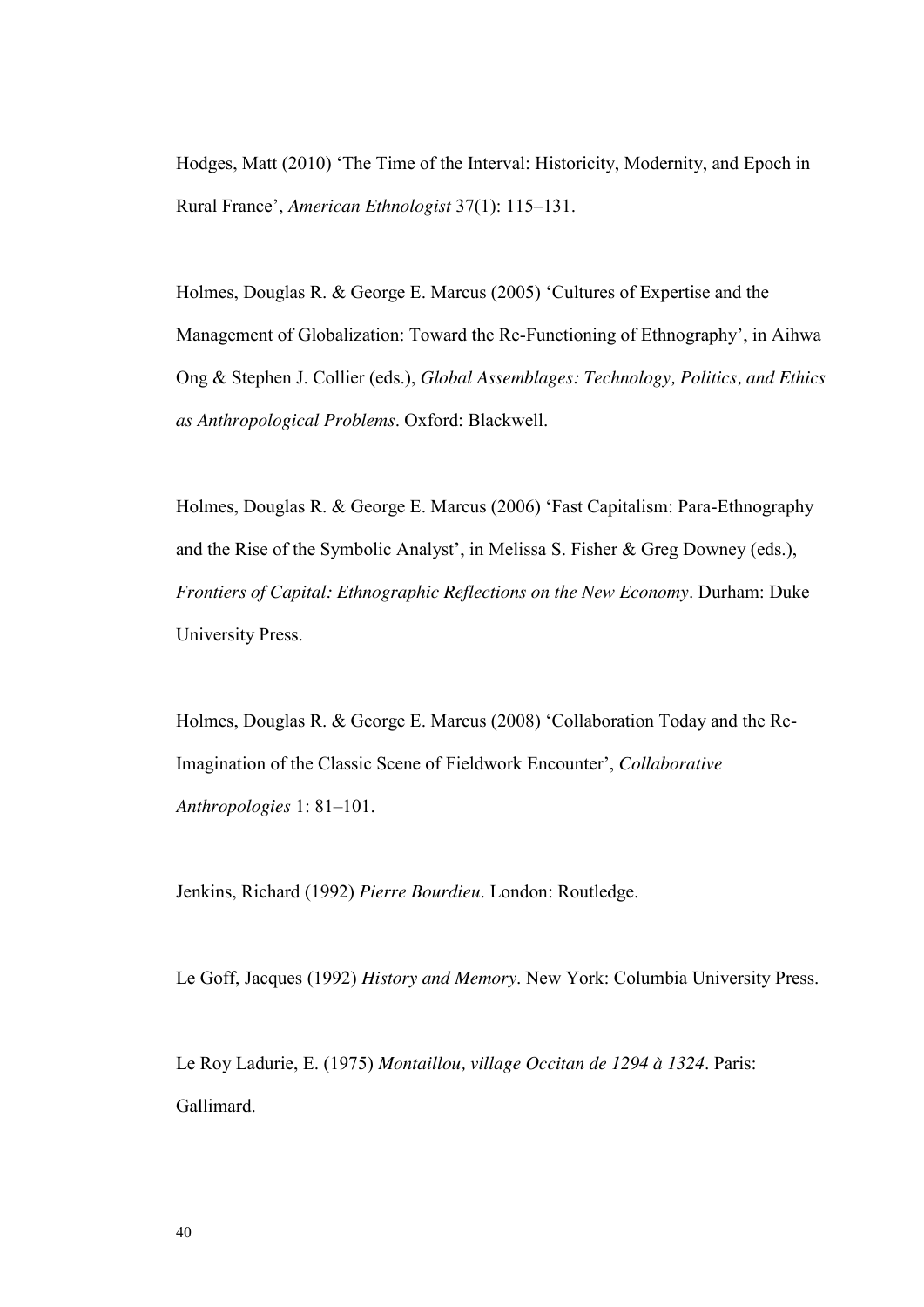MacClancy, Jeremy & Chris McDonaugh (eds.) (1996) *Popularizing Anthropology*. Oxford: Blackwell.

Marcus, George (1998) *Ethnography through Thick and Thin*. Princeton: Princeton University Press.

Marcus, George E. (2000) *Para-Sites: A Casebook against Cynical Reason*. Chicago: Chicago University Press.

Poirier, Jean (1984) *Histoire de l'ethnologie*. Paris: PUF.

Rabinow, Paul (1986) 'Representations are Social Facts: Modernity and post-Modernity in Anthropology', in James Clifford & George Marcus (eds.), *Writing Culture: The Poetics and Politics of Ethnography*. Berkeley & Los Angeles: University of California Press.

Rabinow, Paul (1989) *French Modern: Norms and Forms of the Social Environment*. Cambridge: MIT Press.

Rogers, Susan Carol (2001) 'Anthropology in France', *Annual Review of Anthropology*  $30 \cdot 481 - 504$ 

Samuel, Raphael (1994) *Theatres of Memory. Volume 1: Past and Present in Contemporary Culture*. London & New York: Verso.